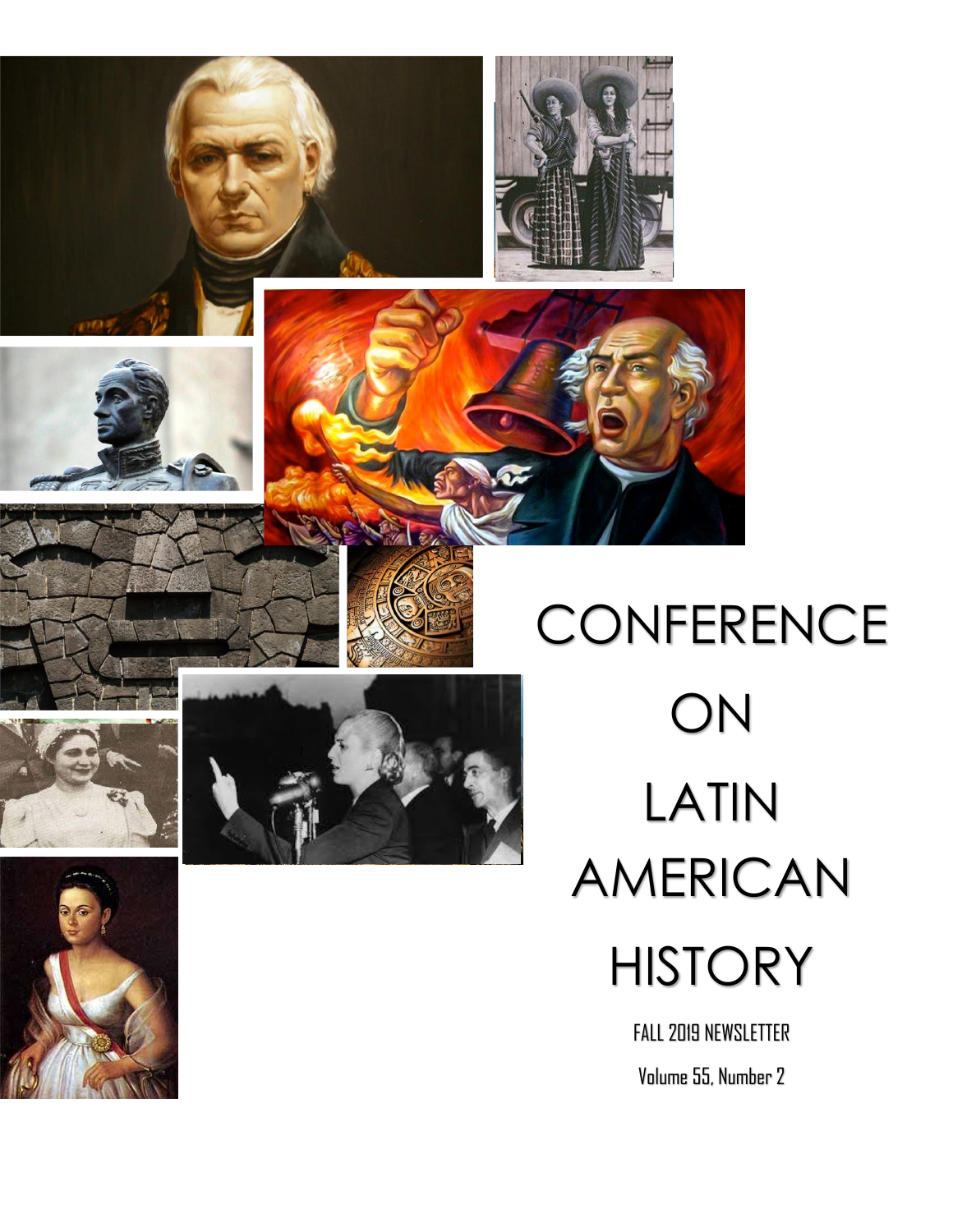

# **CONFERENCE ON LATIN AMERICAN HISTORY**

**FALL 2019 NEWSLETTER Volume 55, Number 2 IN THIS ISSUE:**

| <b>Message from President Bianca Premo</b>                   | 4  |
|--------------------------------------------------------------|----|
| <b>Message from Co-Executive Secretary Erika Edwards</b>     | 6  |
| Call for Proposals, 2020 AHA/CLAH Meeting in New York, NY    |    |
| Professor Donna Guy, CLAH Distinguished Service Award Winner | 9  |
| <b>James R. Scobie Award Reports:</b>                        |    |
| 1. Fernandez, Evan                                           | 11 |
| 2. Gray, Morgan                                              | 13 |
| 3. Miranda-Beltran, Ramon A.                                 | 14 |
| 4. O'Donnell, Paula                                          | 16 |
| 5. Oppenhuizen, Clayton                                      | 18 |
| In Appreciation: CLAH Endowment and Fund Contributors        | 20 |
| <b>List of Lifetime Members</b>                              | 21 |
|                                                              |    |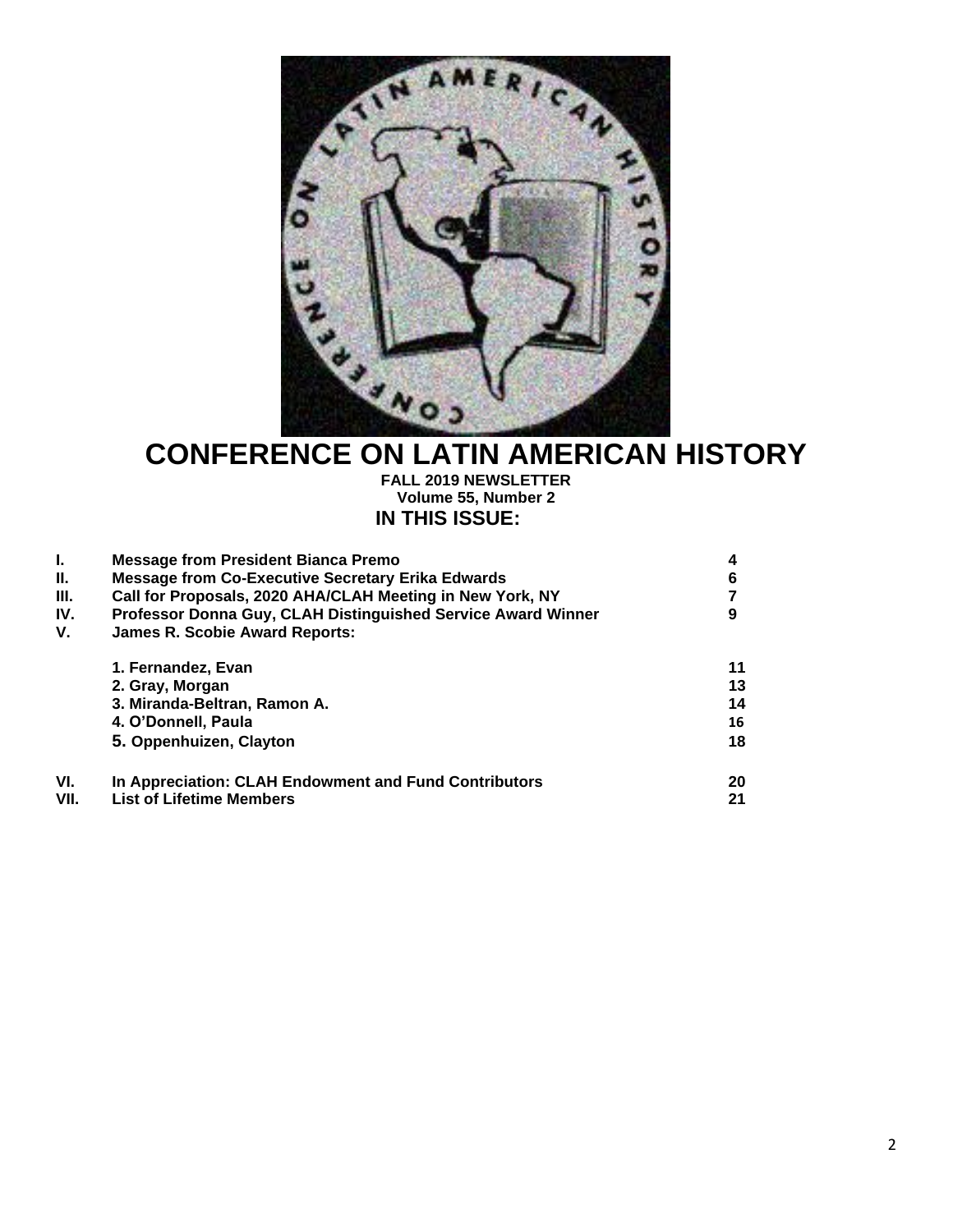# **2019 CLAH OFFICERS AND COMMITTEES**

# **Executive Committee:**

President: Bianca Premo Vice President: Ben Vinson III Past President: Lara Putman Executive Secretaries: Jürgen Buchenau and Erika Edwards

# **General Committee Elected Members:**

Sarah Cline (2018-2019) Tatiana Seijas (2018-2019) Gabriela Ramos (2019-2020) Celso Castilho (2019-2020)

# **General Committee Ex-Officio Members:**

HAHR Editor: Martha Few, Matthew Restall, Amara Solari, Zachary Morgan

The Americas Editor: John F. Schwaller

H-LatAm Editor: Marc Becker

# **Standing Committees**

**Program Committee:** Rachel O'Toole (2019 chair) Carmen Soliz (2020 chair) Louis Pérez

**Nominating Committee:** Karin Rosemblatt, Chair Pete Sigal Heather Vrana

**2019 Program Committee:**  Rachel O'Toole, Chair Carmen Soliz Louis Perez

# **Regional/Thematical Committees**

*Andean Studies:* Kathryn Santner, Chair Elena McGrath, Scretary

*Atlantic World Studies:* Jesse Cromwell, Chair Erin Stone, Secretary

*Borderlands/Frontiers:* Raúl Ramos, Chair

*Brazilian Studies:* Okezi Otovo, Chair Heather F. Roller, Secretary

*Caribbean Studies:* Quito Swan, Chair Devyn Spence Benson, Secretary

*Central American Studies:* Kevin Coleman, Chair David Diaz Arias, Secretary

*Chile-Rio de la Plata Studies:* Julia Sarreal, Chair Marian Schlotterbeck, Secretary

*Colonial Studies:* Alex Hidalgo, Chair Alcira Dueñas, Secretary

*Gran Colombia Studies:* Pablo F. Gómez, Chair Stefan Pohl , Secretary

*Mexican Studies:* Peter Villella, chair Pablo M. Sierra Silva, Secretary

*Teaching and Teaching Materials* Jethro Hernandez Berrones, Chair Corrina Zeltsman, Secretary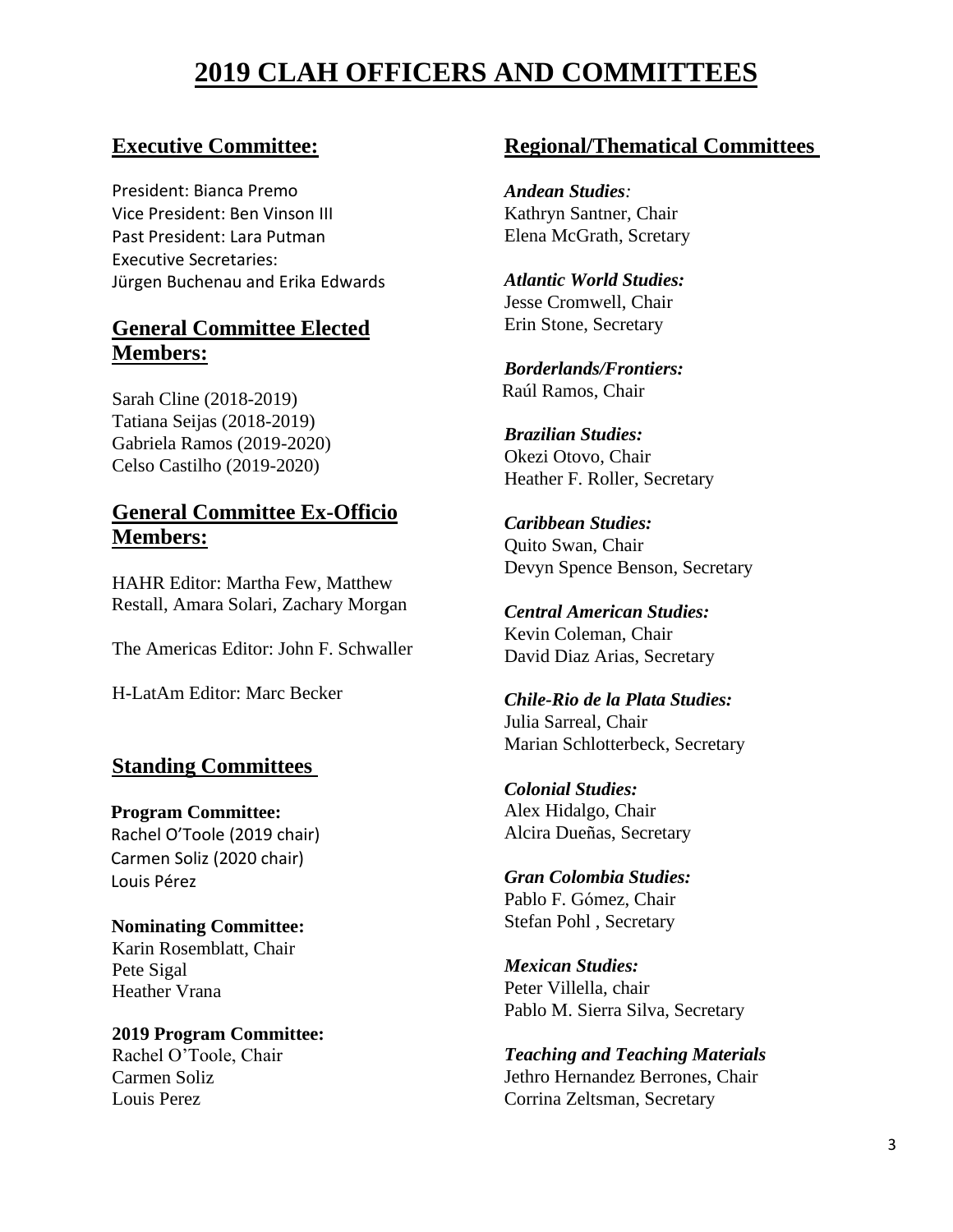# **I. MESSAGE FROM PRESIDENT BIANCA PREMO**



#### Fall 2019, President's Message- CLAH

I've been thinking about regeneration. I'm teaching the history of childhood and youth in the Americas this year, and my students and I began the semester reading some broad overviews of the field. One set of readings that was particularly provocative was a 2018 conversation in the *American Historical Review* on generations in history. It's a lively exchange, and while no historian of Latin American or the Caribbean was part of it, there is much in it

to remind us that generational, lifecycle thinking organizes the stories Latin Americans have told about themselves—Generaciones de '80 (Argentina), 1930 (Cuba), 1968 (Mexico, everywhere), anyone?

Generations also organize the stories we tell about ourselves. The editor opens the discussion in the *AHR* with a quote from Stuart Hall about how growing up in colonial Jamaica shaped him and his cohort. Generation is, Hall says, "more than chronology," but instead is a symbolic way of discussing "shared experience, a common vision, or thinking within the same 'problem space."

In Steve Stern's address accepting the Distinguished Service Award from CLAH last year in Chicago, which has just been published in *The Americas*, he spoke directly about the communities that shaped him—both the mentoring he received in the late 1970s from luminaries in Andean and Latin American studies, and the influence of his cohort. In turn, he spoke of the political contexts that shaped those scholars, calling this more a "sensibility than a coherent manifesto." A problem space.

Generational overlaps and clashes are surely a perennial feature of academic and intellectual life. But we might be the first to experience the active, engaged professional overlap of up to five generations all working, teaching students and producing scholarship at the same time. Think about it: in many history departments, a 26-year-old, newly minted PhD hired as a contingent faculty member with the charge to bring digital humanities skills to students might sit next to a 72-year-old who achieved full professor status three or four decades ago. Aside from the gaps in life course and different professional and technological contexts that separate these historians, these scholars surely were formed by different political and intellectual commitments to history and the regions they study. They might not share the same "problem space" or sensibility at all.

CLAH is encountering the same exciting and challenging generational layering. This makes it imperative, I think, that we consciously recognize our own and others' generational problem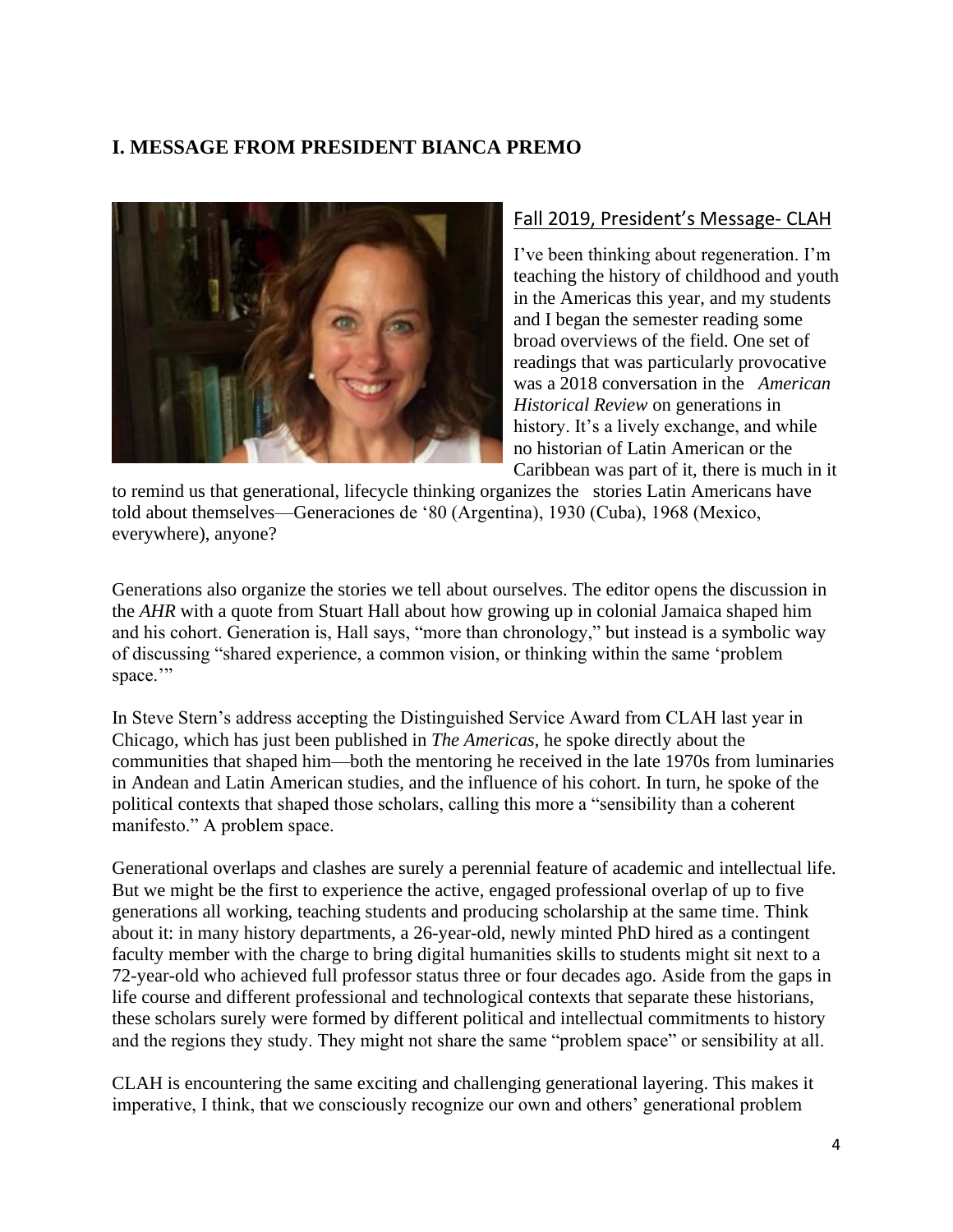spaces as Latin Americanists, as historians, and as both. It is easy to assume a shared problem space. It is also very easy to assume that generation is destiny. Effective action moving forward in producing scholarship and teaching within, and defending and expanding our fields without, is going to require finding the shaded areas in the Ven diagrams of many different circles: fields, methods, political commitments, as well as generations. If communities are like biological entities that pass through life cycles, internecine battles are surely healthy and immunitybuilding. But cross-generational alliances also permit communities to regenerate and thrive.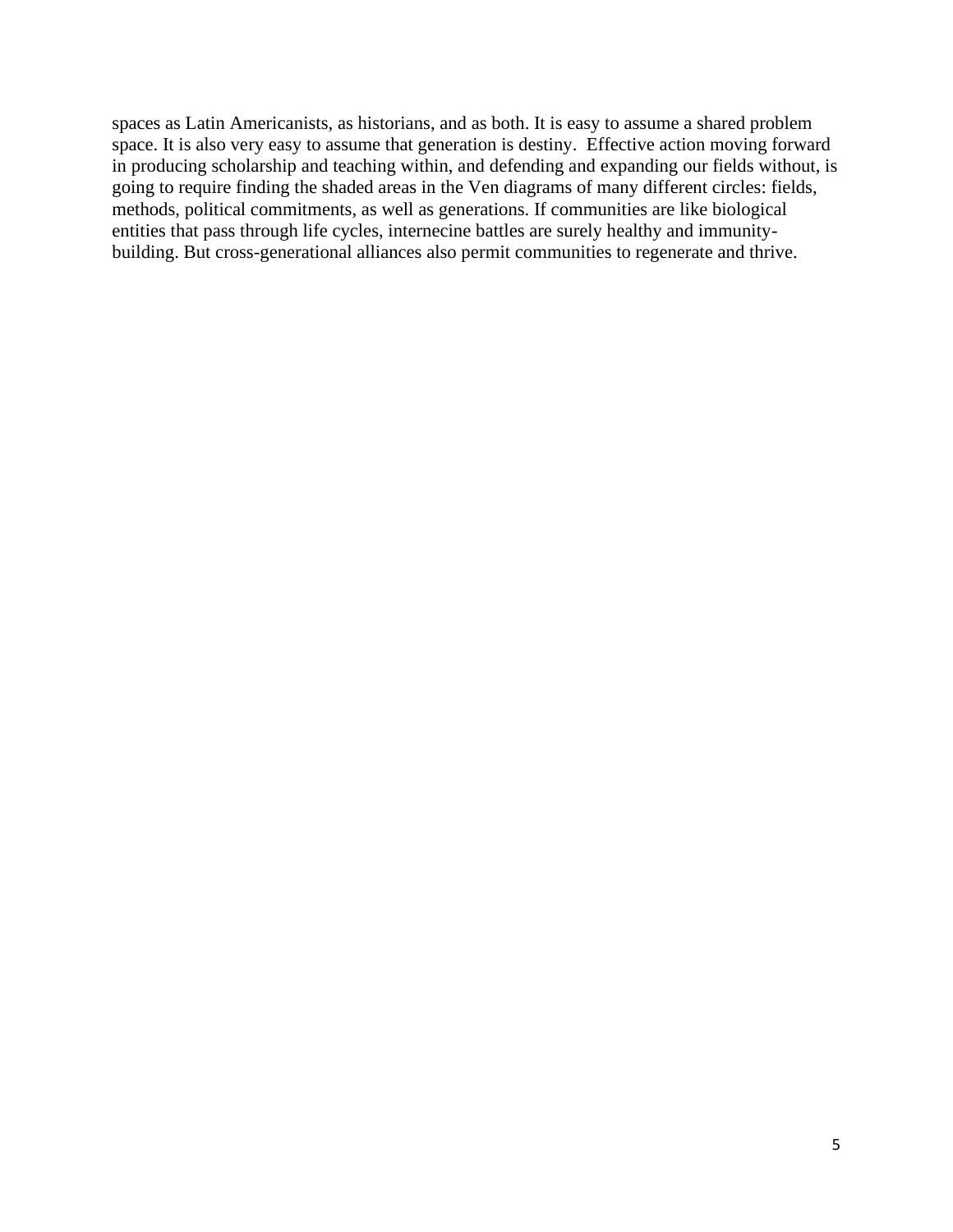# **II. MESSAGE FROM CO-EXECUTIVE SECRETARY ERIKA EDWARDS**



Dear CLAH Members,

I hope all is well and you are getting excited about our upcoming conference in New York (2020)!!!

On behalf of CLAH I want to take the time to thank Lucinda (Lucy) Stroud for serving as our graduate assistant for the last two years and welcome Rossmery Palacio Perez our new graduate assistant! She will serve for two years and we are excited to bring her on board.

As I begin my third year as CLAH Secretariat, I am very excited to be a part of an Executive Committee (EC) that has taken proactive steps to encourage CLAH membership involvement. In order to get a more diverse perspective on CLAH the EC spearheaded the creation of the Centennial Committee and Constitutional Committee. These committees consisted of members of

the EC, General Committee (GC), general membership, Early Career members, and graduate students. Throughout the summer these committees met virtually and came forward with some exciting initiatives and amendments that will be presented and voted on at the annual meeting in New York.

I want to personally thank the Early Career and graduate students who stepped up after some gentle prodding. Your perspective is essential to our understanding to the role of CLAH in the future especially as we gear up to celebrate 100 years in 2026.

Moreover, the Regional Committees have also included graduate students on their panels/roundtables in hopes to increase their involvement at the New York conference.

Lastly. I wanted to close with some procedural updates. After receiving feedback from CLAH members Jurgen and I have decided to make the Regional Committees a bit more inclusive. Rather than having the Chair nominate just one person to replace the outgoing chair, this election cycle we have required that they nominate at least two to three people, that represent the breadth of their respective fields.

Erika Denise Edwards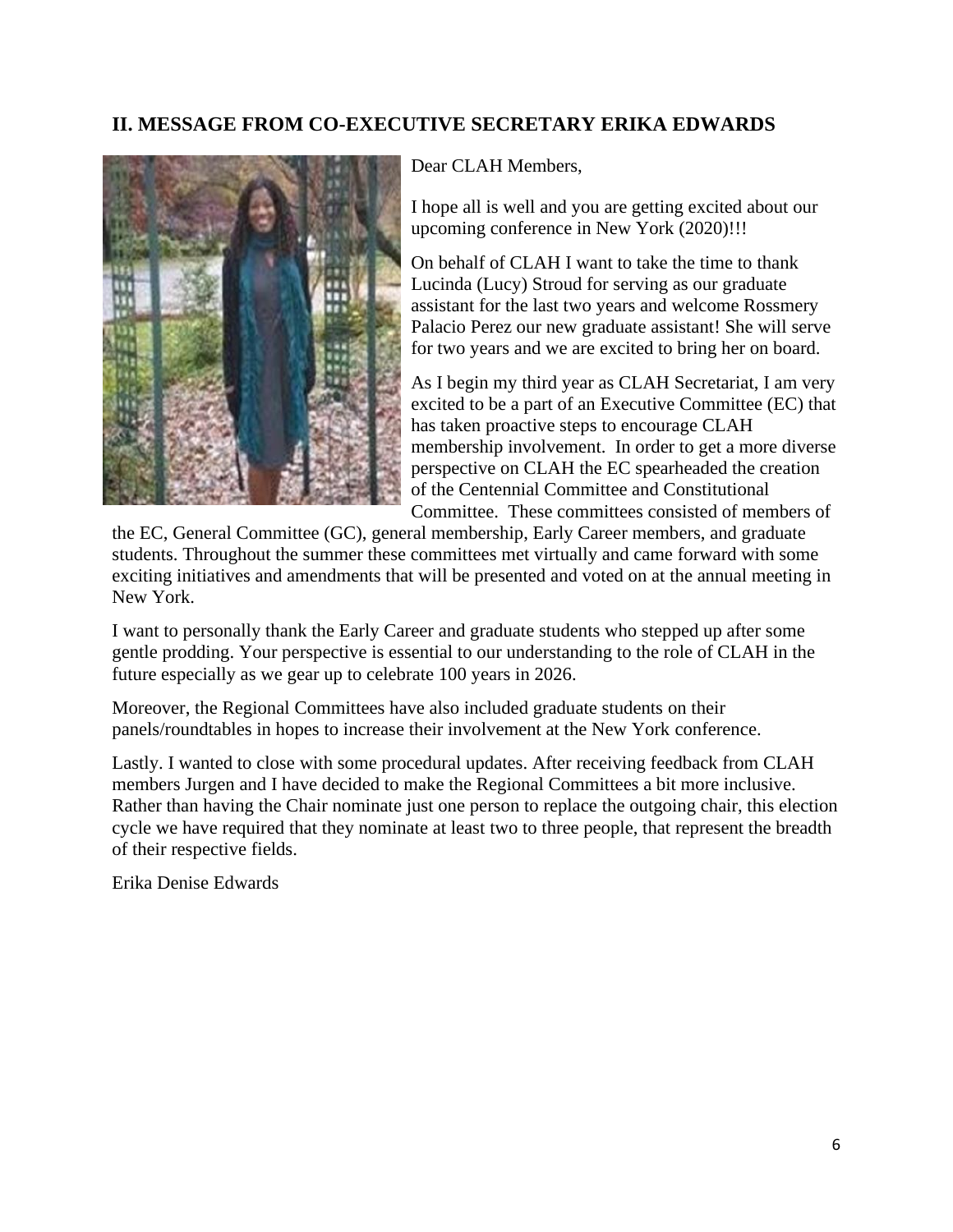### **III. CALL FOR PROPOSALS, 2021 AHA/CLAH MEETING IN SEATTLE**

#### **Deadline: February 15, 2020**

The Program Committee invites CLAH members to submit panel and paper proposals for the meetings to be held in Seattle, January 7-10, 2021. Panels should include three or four papers, one discussant, and a chair. Individual paper proposals will be considered, but their acceptance will depend on finding an appropriate session for them.

The deadline for submission of proposals to the CLAH (and to the AHA) is February 15, 2020. Session organizers must submit their proposal to the AHA Confex System and then forward a **PDF or Word document** copy of the proof of their session, with full paper and participant information, to the CLAH Program Committee. (The AHA does not forward session information to the CLAH). For more information on submitting proposals, see **[FAQ: Organizing CLAH](http://clah.h-net.org/?page_id=903)  [Sessions](http://clah.h-net.org/?page_id=903)**.

**Please note**, panels not accepted by the AHA will still be considered by the CLAH Program Committee as a CLAH session. Because the CLAH is able to place a significant number of its sessions on the meeting program, submitting to both AHA and CLAH will greatly increase the chance of acceptance of the panel.

**Due to prohibitive costs, the AHA only provides AV for its own sessions, but not those of its affiliates. Because the CLAH does not charge a separate registration fee for the meeting, we are unable to provide AV for panels accepted by CLAH but not by the AHA**

# **To submit a proposal, follow BOTH steps below:**

#### **STEP 1: Submit the Proposal to the AHA**

Session organizers will submit their proposals directly to the AHA's online system, following the procedures and guidelines on the **[AHA Website](http://www.historians.org/annual/proposals.htm)**. When completing the online cover page, you must select "Conference on Latin American History" from the Co-Sponsor menu. Selecting this co-sponsorship **does not** convey your session information to the CLAH – it must be submitted to us separately via Step 2 below.

#### **STEP 2: Submit the Proposal to the CLAH**

Upon submission of the proposal to the AHA, **send the full AHA electronic submission proof and session ID number**, in Word or PDF format, to Program Committee Chair Carmen Soliz at **[CLAHSubmissions@gmail.com](mailto:CLAHSubmissions@gmail.com)**. This submission must include the session proposal and participant information including primary email addresses, as well as paper titles and abstracts. Individual paper proposals should be submitted only to the CLAH Program Committee and are considered for CLAH-only sessions. These papers must include a C.V., primary email address, paper title, and abstract.

**To submit a proposal to the CLAH, you MUST be a current member. You may join or renew at** [http://clah.h-net.org/?page\\_id=40.](http://clah.h-net.org/?page_id=40) **An exception is made for scholars from Latin America or the Caribbean, from fields outside of Latin American History, or from other**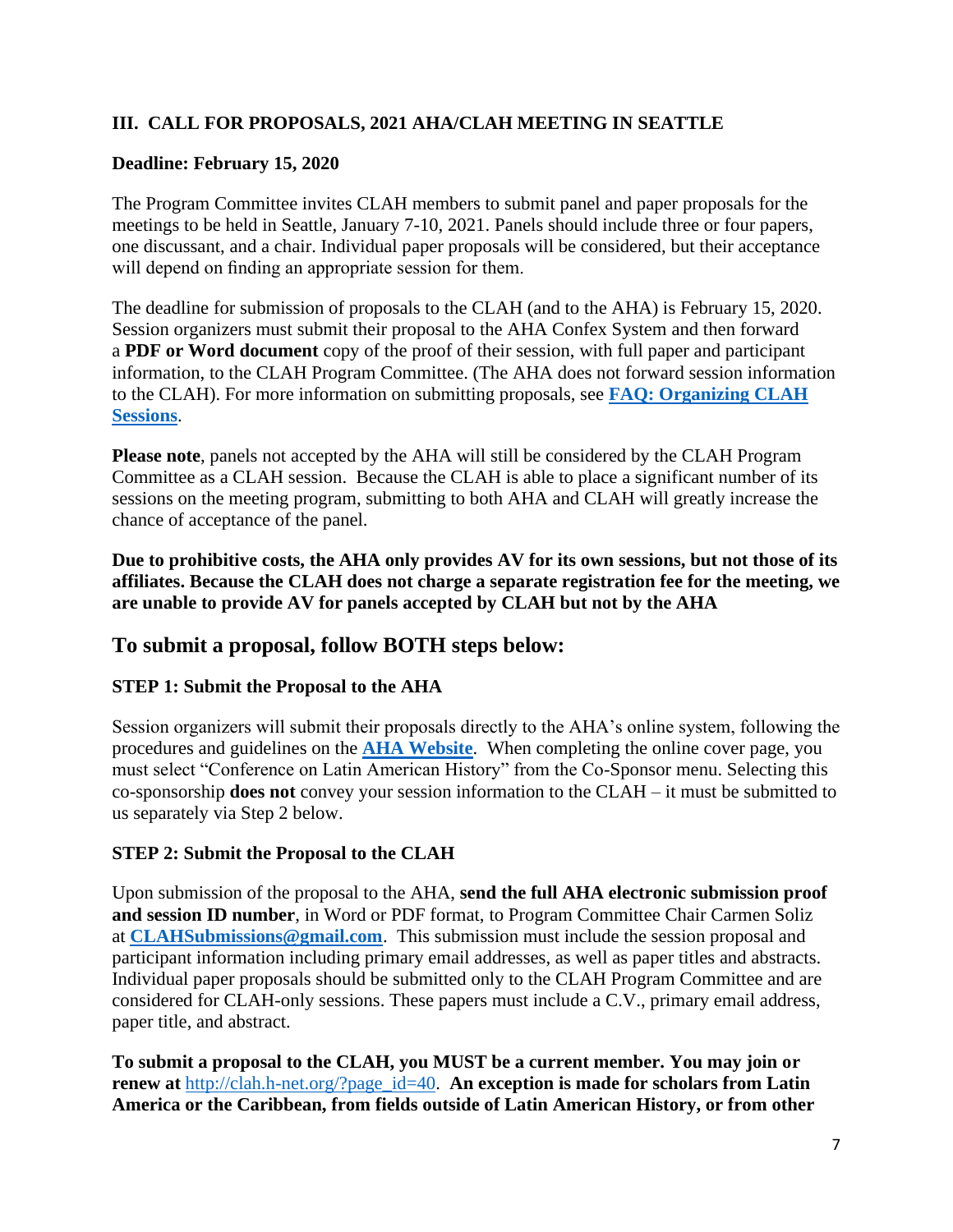**disciplines, who are encouraged but not required to become members. As a session organizer, please make sure that your panelists understand that they must be current in their dues, regardless of their status with the AHA, to participate in the program.** 

#### **Membership fees are the following:**

US\$50 for professionals

US\$30 for part-time/adjunct faculty

US\$25 for students

US\$40 for retirees

Lifetime memberships are also available for US\$700

#### **CLAH Program Criteria and Rules**

Where possible, panels should have gender diversity. All participants in the program must be current members of CLAH. Those on AHA/CLAH panels must be members of AHA as well. The following rules, approved by the CLAH General Committee on January 2, 2003, are intended to ensure diverse representation on the annual program, and reduce the scheduling conflicts that arise from multiple appearances in the schedule:

1. No person may have a formal role in the CLAH program (as chair, paper presenter, commentator or roundtable participant) on more than two panels or sessions. These guidelines apply to sessions organized by Regional and Standing Committees as well as to panels proposed to the Program Committee.

2. No person may submit more than one proposal to the CLAH Program or present more than one paper.

3. No person may serve as commentator on more than one panel, and may not serve as commentator on a panel on which s/he is also presenting a paper.

4. No person may serve as chair on more than one panel.

5. No person may appear in the program as a participant in a roundtable discussion (where no formal papers are presented) in more than one session.

6. Officers of CLAH and its Regional and Standing Committees may be listed in the program as presiding at the scheduled meetings, in addition to any roles they may have in the program covered by rules 2-5.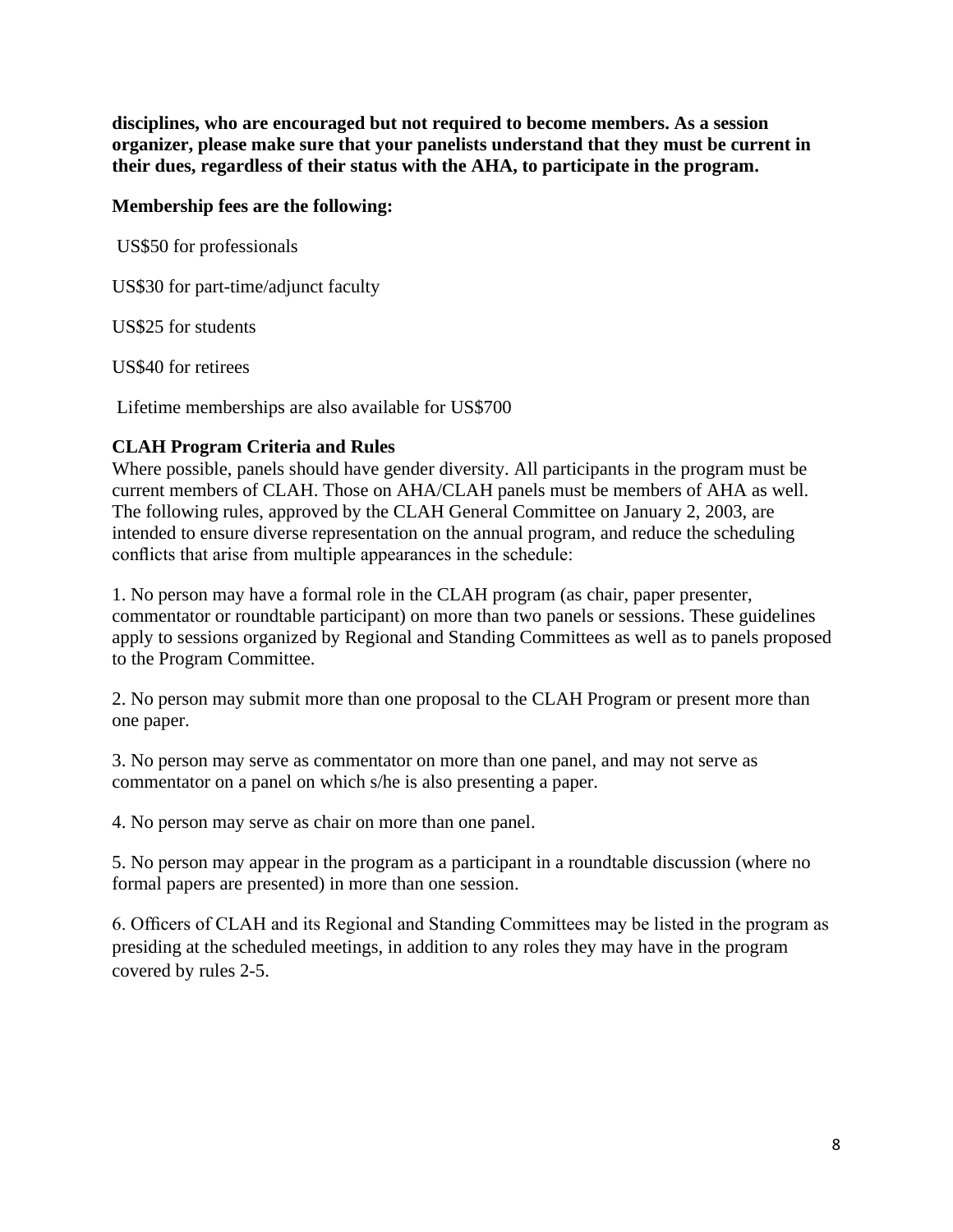#### **IV. PROFESSOR DONNA GUY, DISTINGUISHED SERVICE AWARD WINNER**

Professor Donna Guy has a rich record of research, teaching, and service. A graduate of Brandeis University (B.A. 1967) and Indiana University (M.A. 1969; Ph.D. 1973), Professor Guy retired as Distinguished Professor of Humanities from Ohio State University in 2014, having joined the faculty in 2001 after a long and important tenure at the University of Arizona, where she began her teaching career in 1972. During her time at the University of Arizona, she served as Director of the Latin American Center for five years, 1989-1994, even as she was publishing field-defining scholarship, providing valuable and demanding service to the profession, and mentoring students in both the U.S. and Argentina. She is a worthy recipient of the Conference on Latin American History's Distinguished Service Award.

Professor Guy has written five monographs, five co-edited volumes, and sixty articles and book chapters. Although her earliest scholarship was in economic history, including her excellent first book on sugar and politics in Tucumán (1980), soon after its publication Professor Guy began to develop the themes that still inform her most recent scholarship. In 1982 her article "Women, Peonage, and Industrialization" won the CLAH article prize (now the Vanderwood Prize), and her pioneering journey into women's history, gender history, and history of sexuality was launched. Her prize-winning 1991 monograph, *Sex and Danger in Buenos Aires: Prostitution, Family, and Nation in Argentina* marked her as a prominent advocate of feminist histories that connect to and refocus (and sometimes even completely revise) standard political narratives. *Sex and Danger* was followed by an influential edited volume (with Daniel Balderston), *Sex and Sexuality in Latin America* (1997); a collection of wide-ranging essays, *White Slavery and Mothers Alive and Dead: The Troubled Meeting of Sex, Gender, Public Health and Progress in Latin America* (2000); *Women Build the Welfare State: Performing Charity, Creating Rights in Argentina, 1880-1955* (2009); and *Creating Charismatic Bonds in Argentina: Letters to Juan and Eva Perón* (2016). In articles, in her editorship of the *Journal of Women's History*, by guest editing several special journal issues, and by curating the very fine series "Engendering Latin America" at the University of Nebraska Press, she continued to shape the fields of global and Latin American gender history, constantly urging historians of women and gender, by example and in her mentoring, to force more traditional historians to pay attention to feminist scholarship. No one can write about public policy, the rise of the welfare state, or the family in capitalism—to choose just a few of her themes—in Argentina or Latin America without taking her work into account.

Professor Guy has also served the profession to an extraordinary degree. She has served on five editorial boards, several program committees and planning committees for annual conferences, and a number of prize committees and fellowship committees. Perhaps most important for this award, she has served the Conference on Latin American History in an administrative capacity beginning in 1991, including as president from 1995-97.

Finally, Professor Guy's impact on her graduate students and colleagues—both in the U.S. and in Argentina—is clear from the letters of support the committee received. These letters reveal a talented undergraduate teacher and a warm and supportive mentor who, in the words of Jeffrey Shumway, "effectively walked the line between encouragement and criticism." Several letters also mentioned the networks of connections that Guy has developed in Argentina and made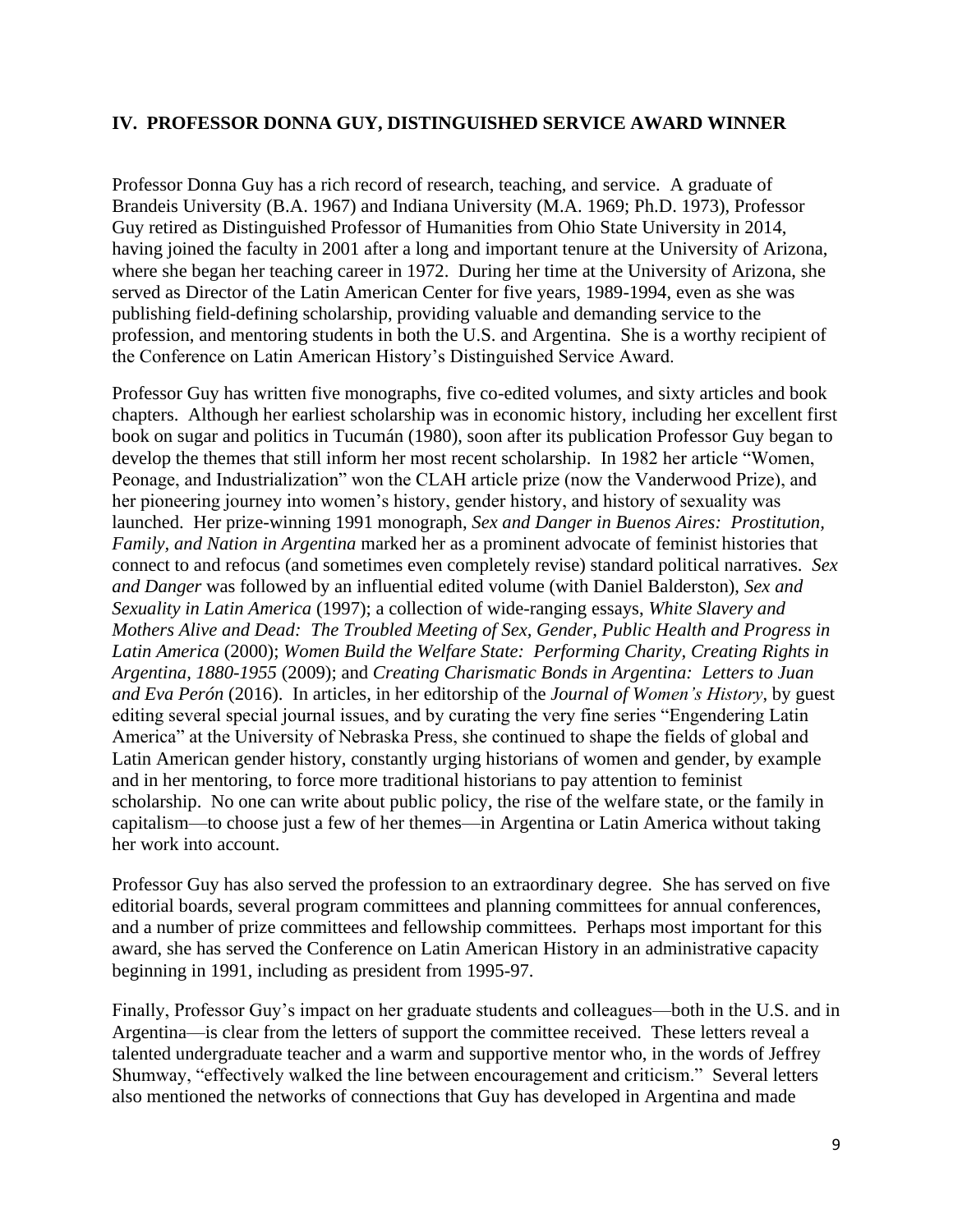available to her U.S. students. Those connections were based on what is obviously an ongoing affection for (and not just scholarly interest in) Argentina, reflected in the large number of presentations she has made over the years, the translation of all but one of her monographs into Spanish, her co-edited volumes with Argentine scholars, and her *Doctora Honoris Causa* from the Universidad Nacional de Tucumán in 2010.

In recognition of this splendid record of service, Donna Guy is this year's Distinguished Service Award winner.

Distinguished Service Award Committee for 2019:

Chair: Margaret Chowning, University of California at Berkeley

Brodwyn Fischer, University of Chicago

Kevin Terraciano, University of California at Los Angeles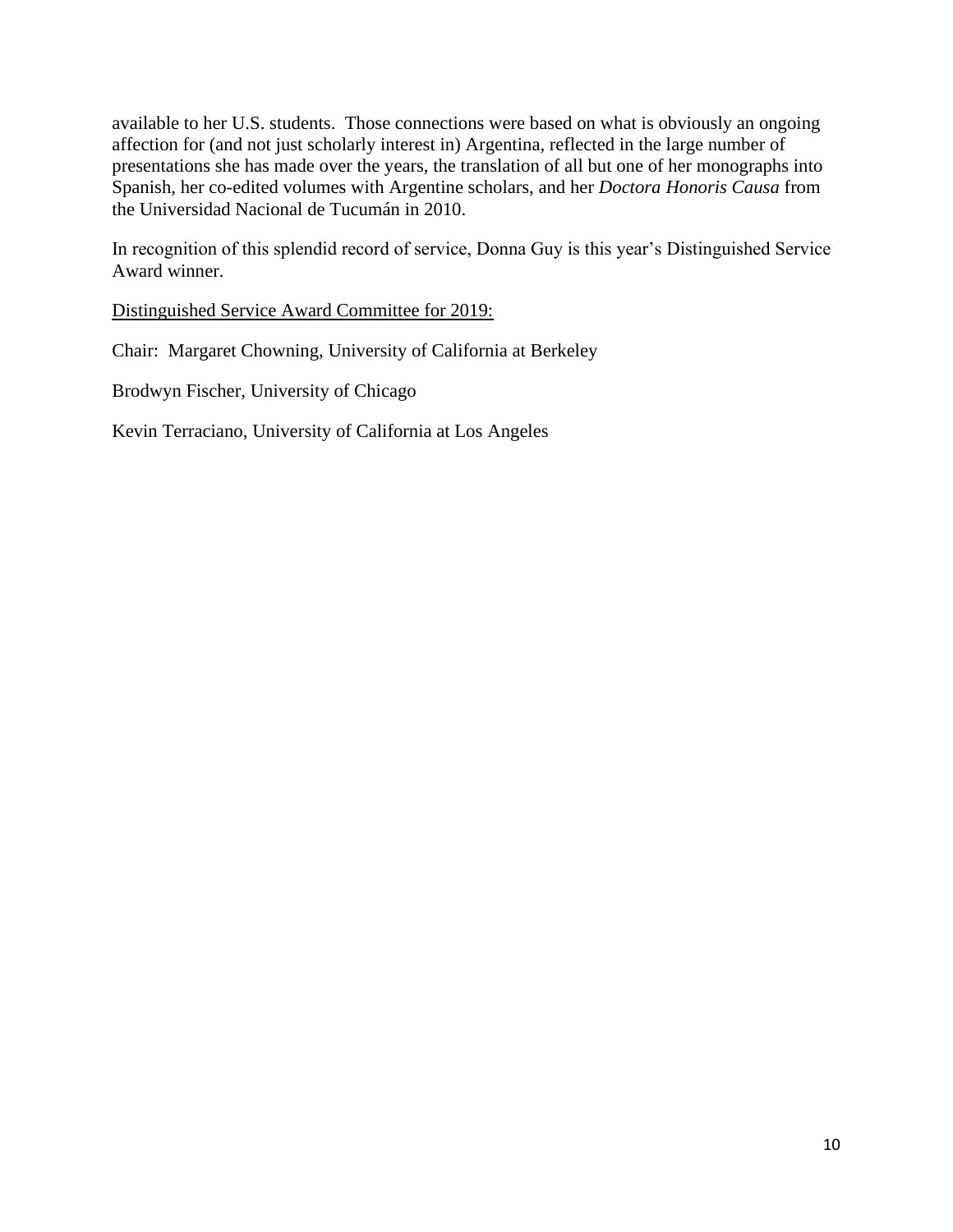#### **V. JAMES R. SCOBIE AWARD REPORTS**

#### **Fernandez, Evan**

University of California Berkley

#### *Growing a Pacific Vision: The Chilean Nitrates Industry and Japan, 1897-1943*

Between 1897 and 1943, various actors in Chile and Japan forged a shared vision of the Pacific World- that is, a mutual recognition that Chileans and Japanese were participants in an interlinked Pacific space. This vision emerged in 1897 when the states signed their first treaty of Amity, Commerce and Navigation, intending to develop commerce in sodium nitrate fertilizers (*salitre*) made from Chilean saltpetre. Over the subsequent decades, actors in Chilean nitrate corporations and Japanese trading firms nursed this ambitious notion of a shared Pacific vision while nitrate exports to Japan slowly grew. Finally, by the mid-1920s and 1930s, Japan emerged as a significant consumer of Chilean nitrates. However, just as this trans-Pacific partnership came to life, war arrived in the Pacific in the early 1940s. Despite hopes that business could remain normal, businessmen in Chile and Japan faced the reality of inhabiting states not only on the opposite sides of the Pacific Ocean, but also on opposite sides of the war when Chile officially severed diplomatic ties with Japan in 1943. What transpired between 1897 and 1943, then, was the slow rise and rapid collapse of a shared vision in which actors on distant sides of the world's largest ocean recognized their mutual participation in a Pacific World.

With the support of the James R. Scobie Award and the Conference on Latin American History, I spent the past summer in Santiago, Chile exploring the feasibility of a dissertation project analyzing the Chilean nitrates industry through the lens of the Pacific World. I divided my research in Santiago primarily between two archives: the Archivo Nacional Histórico (AGN), and the Archivo Nacional de la Administración, also known as el Archivo del Siglo XX (ARNAD).

I dedicated the majority of my time at the AGN to exploring their vast and recently recatalogued *Fondo de Salitre*. Examining these collections, I was particularly interested in the abundance of material from Chile's largest nitrate company of the 1930s- *La Corporación Para La Venta de Salitre i Yodo de Chil*e (COVENSA). COVENSA was a state-run umbrella company for Chile's private nitrate producers that handled contracts with foreign firms and oversaw the exportation of nitrates abroad. While the global economic collapse in 1929 as well as competition from the German synthetic nitrate industry significantly curbed the volume of Chile's nitrates exports, my investigation of COVENSA materials from the 1930s suggests that both Chilean businessmen and the state maintained hope that the nitrates industry could remain profitable. Indeed, these Chilean actors looked to Japanese markets in this effort and COVENSA opened its own office in Tokyo in 1936. The Tokyo office permitted the expansion of exports to Japan and fully brought to life this mutually profitable vision for the Pacific World. Although the Second World War severed the Chilean-Japanese relationship, my initial research suggests that Chilean nation builders envisioned Japan as a significant partner for the future and did not take for granted that such a vision would collapse.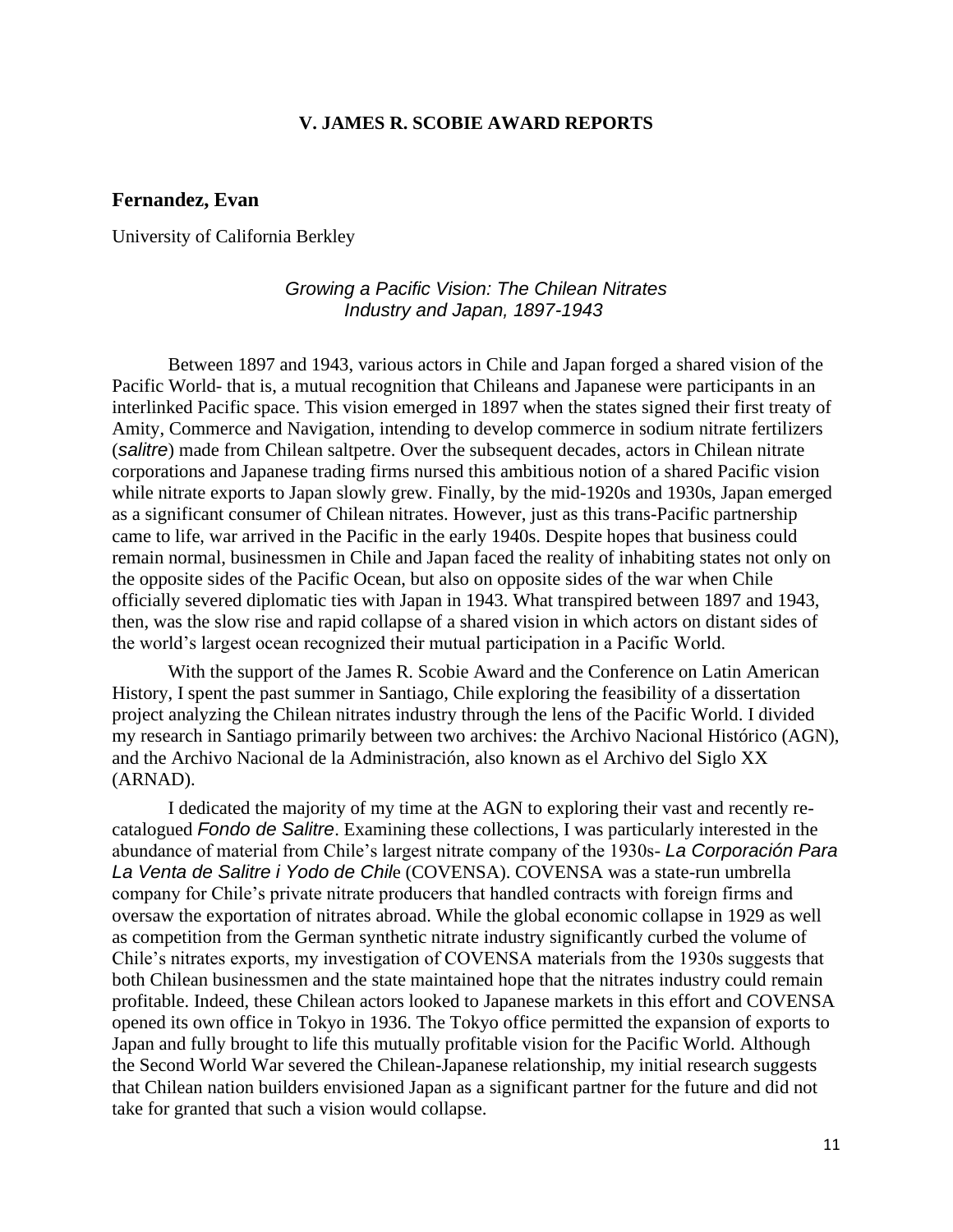I also spent significant time at the ARNAD which houses many records of Chilean-Japanese diplomatic correspondence. While the archive of the Chilean Ministry of Foregn Relations also holds much diplomatic material, the majority of the Chilean-Japanese correspondence prior to 1950 actually resides at the ARNAD. Out of the diplomatic records emerges the interesting insight that Japanese businessmen and firms were not the only Japanese actors informing how Chileans envisioned their partnership with Japan for nitrates industry- so too were the Japanese workers who came to Chile to labor as nitrate miners. Needing to find a larger and sustainable labor supply for its corporations and unable to attract white labor migrants, the Chilean government opened the conversation with the Japanese state to consider limited Japanese immigration as one possible solution. However, preoccupied with notions of racial purity and white nationhood, Chilean government elites witnessed with expanding alarm the Japanese presence in Peru and Brazil as a cautionary tale of the racial degeneration that would accompany an over-reliance on Japanese labor. Around this issue, I reviewed some correspondence in which Chilean state officials discussed with their Japanese counterparts the possibility of bringing Japanese laborers to Chile while ensuring that these migrants would not be permitted to stay upon completion of their work contracts- as had occurred in Peru and Brazil. I need to uncover further the extent to which cautious ambitions to bring Japanese labor migrants were ever realized, but nonetheless, materials in the ARNAD further reveal the ties between the diplomatic and business contexts of this history.

Ultimately, this summer of research solidified my interest in taking the Chilean-Japanese nitrates industry as a compelling case study for understanding the role of Chile in the broader Pacific World. I look forward to building upon this research as my dissertation develops and I deeply appreciate the support of the James R. Scobie Award and the Conference on Latin American History.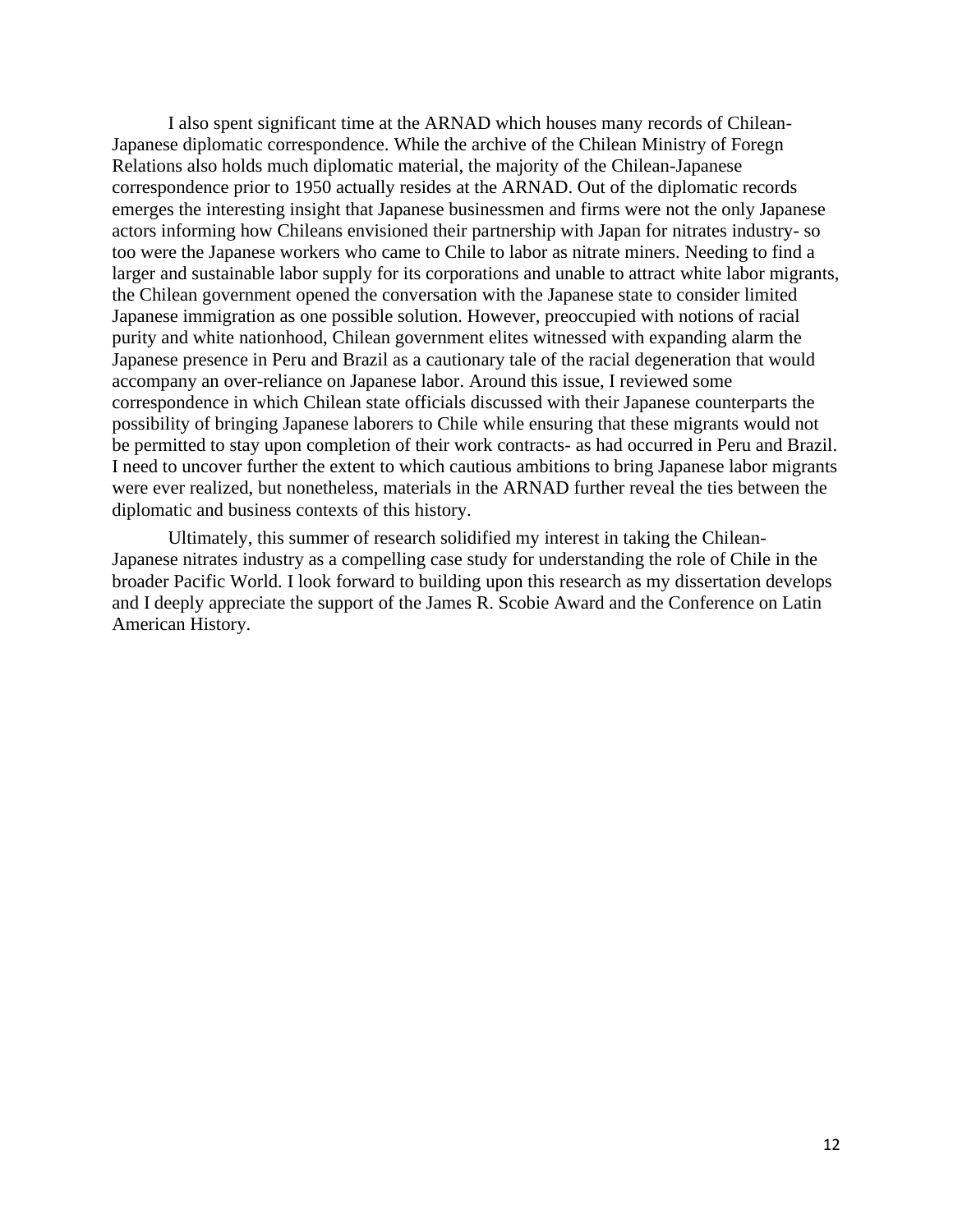#### **Gray, Morgan**

Florida International University

With the assistance of the James R. Scobie Award, I traveled to Lima, Peru, from July 26 to August 4, 2019, to conduct preliminary dissertation research at the Archivo General de la Nación. This Scobie-funded trip allowed me to make preliminary notes on relevant materials for my proposed dissertation on emotions and narratives in late-colonial rape cases, and revealed new avenues of investigation.

My proposed project plans to make use of declarations and other elements of court cases to examine the intersections between law and gendered emotions in late-colonial rape cases. In advance of the dissertation proposal, I needed to determine how many cases existed and what kind of information they contained. Given limited time, I focused on the criminal cases of the Real Audiencia collection, looking for *estupro*, seduction, or *rapto* cases, searching for cases in which women had made detailed declarations about what had happened to them. My goal was to find several such cases and observe what emotions these women expressed as well as basic demographic information about both litigants and defendants.

Unfortunately, this specific collection had few examples of these "ideal" cases, but the *estupro* and seduction cases that I did find revealed other ways to approach the emotions and narratives in rape cases. For example, many of the *estupro* cases I encountered were not women advocating for themselves (although such cases did exist), but rather parents advocating for their children. While these cases are not exactly what I anticipated, they do indicate that emotions and narratives around rape cases affected families as well as individuals. This discovery will inform how I approach the final version of my dissertation proposal in the upcoming months.

I am very grateful to the Conference of Latin American Historians and the Scobie Award committee for funding this preliminary research trip to the Archivo General de la Nación in Lima. Their generous assistance has been instrumental to the development of my upcoming dissertation proposal and thus will be central to the successful completion of this project.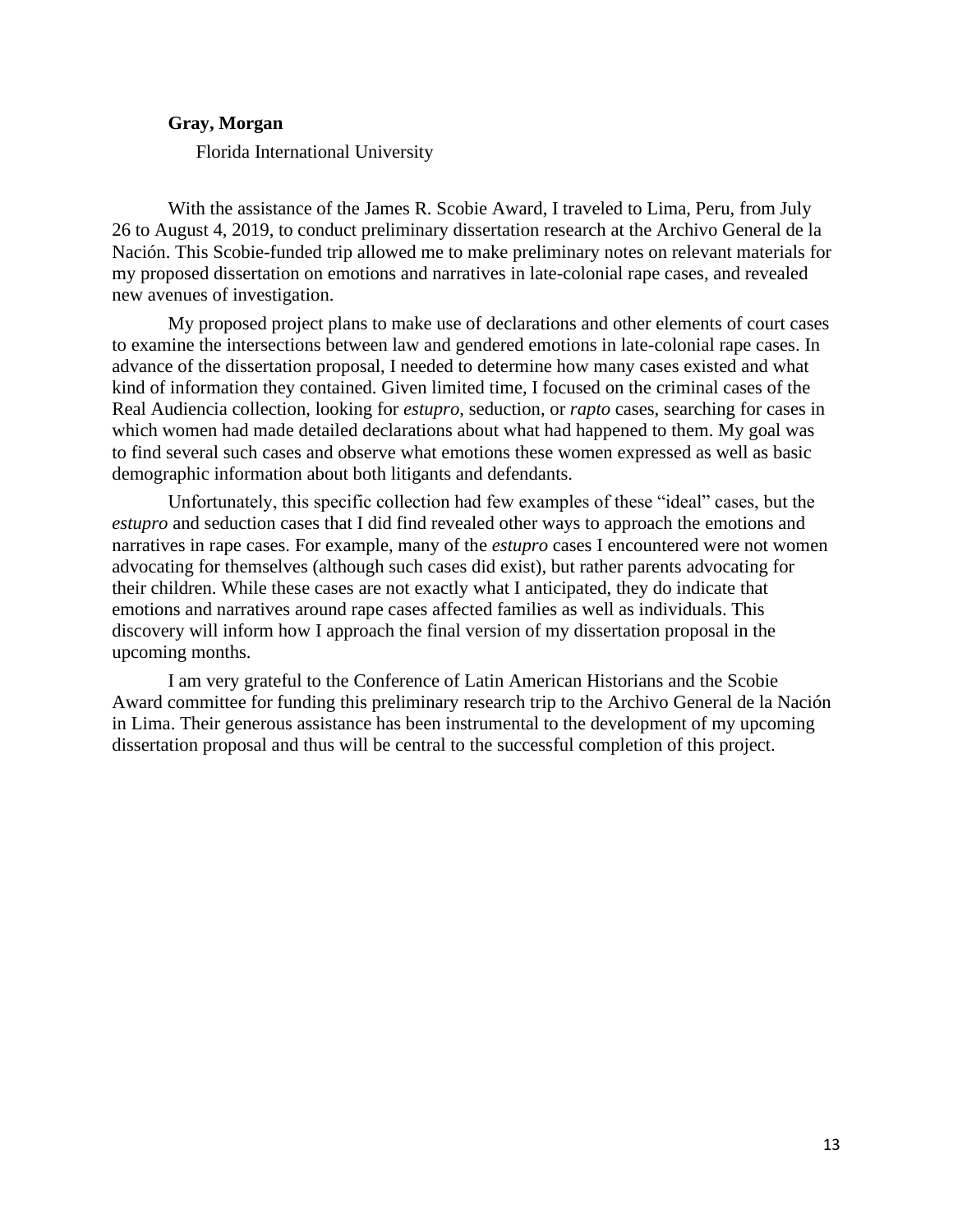#### **Miranda-Beltran, Ramon A.**

Michigan State University

#### *"Sobre el fangoso Orinoco": Spanish, Indigenous, and Non-Iberian Conflict and Cooperation in the Eastern Caribbean, 1580-1650.*

Thanks to the generous support from the Conference of Latin American History and the committee of the James R. Scobie award, I travelled to Seville in the summer of 2019 to conduct two months of pre-dissertation research at the Archivo General de Indias (AGI). My interests reside on how the colonial societies of the Spanish Caribbean reacted to the presence of English and Dutch settlers in the early seventeenth century. My research approaches these encounters by examining letters from colonial and ecclesiastical officials that discussed the news of north European interlopers establishing contact with indigenous communities and Spanish settlers through instances of conflict and cooperation.

This project started focusing on how officials in the Spanish Caribbean described the threat that the presence of English and Dutch settlers in St. Christopher (St. Kitts), Nevis, St. Croix and Barbados since the 1620s posed to the territories on the fringes of the Spanish empire. This led to a search on how Spanish officials reported this information from a "settler-anxiety" where the figure of non-Catholic foreigners, referred to as Lutheran heretics, became those to blame for the economic and moral stagnation of their respective colonies since the late sixteenth century.

To the east of Tierra Firme, the islands of Cumanagoto, Margarita, Trinidad and the continental settlements of Araya, Cumaná and Santo Tomé de la Guayana produced a rich body of literature where many Spanish colonists reflected on their precarious position as a result of this foreign presence. The texts produced by the Spanish in Tierra Firme mostly consisted of letters and petitions to imperial and other colonial authorities where the memory of a past generation that explored, conquered, and pacified the region served as a rhetorical device in an effort to gather support from neighboring colonial governors, the Council of Indies and the King of Spain in the removal of the English and Dutch interlopers. This documentation, mostly present at the Audiencia of Santo Domingo and Audiencia of Santa Fe sections of the AGI, serves as a prologue to understand what happened in the Spanish Caribbean at a moment where imperial priorities shifted, and colonial production systems were dramatically altered. For example, in 1604 sources from the office of the Bishop of San Juan de Puerto Rico, that administered the religious affairs of the Lesser Antilles, the east of Venezuela and the Guyanas, expressed an interest to identify the Guaiquerí community in Isla Margarita and Cumaná to organize them in poblados as an attempt to provide them a consistent evangelization to keep them away from the influence of the "Lutheran heretics" that were conducting contraband trade with "impious" Spanish colonists from the Orinoco River and the island of Trinidad.

The documentation revealed that the Spanish colonies near the delta of the Orinoco River were at a greater risk since the north Europeans were aided by indigenous pilots to use the Orinoco, Essequibo and their tributary rivers in their illicit trade. The letters refer to these native navigators in contact with the north Europeans as Caribs, a reference to the denomination used for indigenous rebels during the sixteenth century. The use of the term Carib in tandem with the theme of exploration of the waterways where the Spanish failed to find El Dorado turns these documents both into a report on enemy activity and a recollection of the unrewarded service to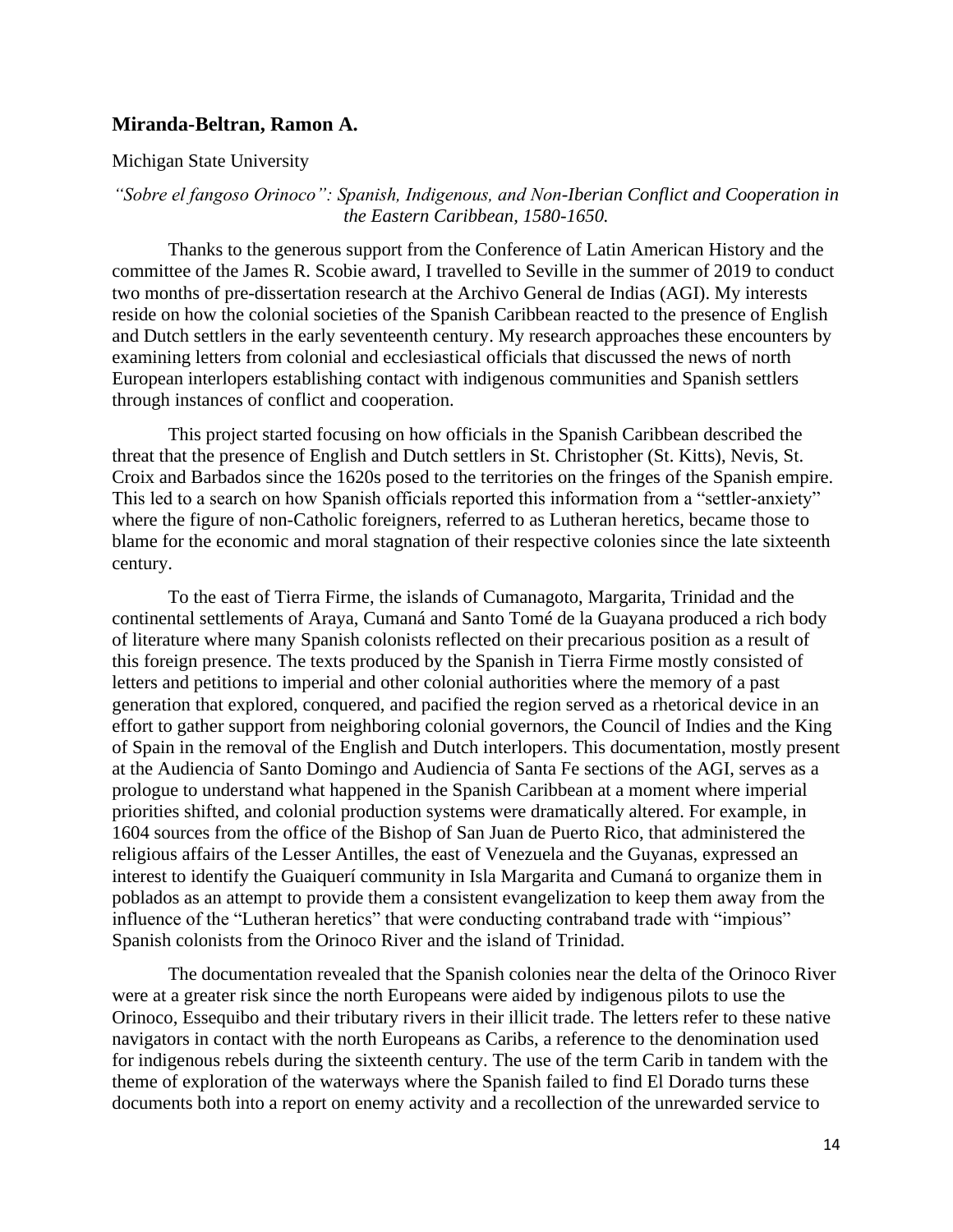the King that past generations of Spanish settlers did in Tierra Firme. This complexity in the sources allows me to place the precarity of the Spanish Caribbean in the early seventeenth century in conversation to the non-Iberian settlement in the Caribbean, first in the Guyanas and later in the Lesser Antilles.

In sum, the pre-dissertation research I realized this past summer exposed my work to a rich body of primary literature where the Spanish wrote to their respective authorities to condemn the English and Dutch colonists that arrived to the Guyanas, looking to develop tobacco plantations and hubs for contraband trade. This foreign presence not only threatened the Spanish control of the shipping routes around the mouth of the Orinoco River and the Gulf of Paria but enabled Protestantism to take root in a Catholic region during the Counter-Reformation conflict in Europe. This literature suggests that the indigenous Guaiquerí and Kalinago communities around the delta of the Orinoco River and the islands of Trinidad and Tobago also collaborated as "Indios confederados" or indians in confederacy with Dutch and English settlers and played an important role in helping the north Europeans become familiar to this region. This summer of research placed my work in a position where I can lay connections between Latin American, West Indian, and Atlantic historiographies, by approaching the eastern Caribbean as region of convergence where historical analysis has to be conscious of transimperial connections not only through warfare and conflict but also through cooperation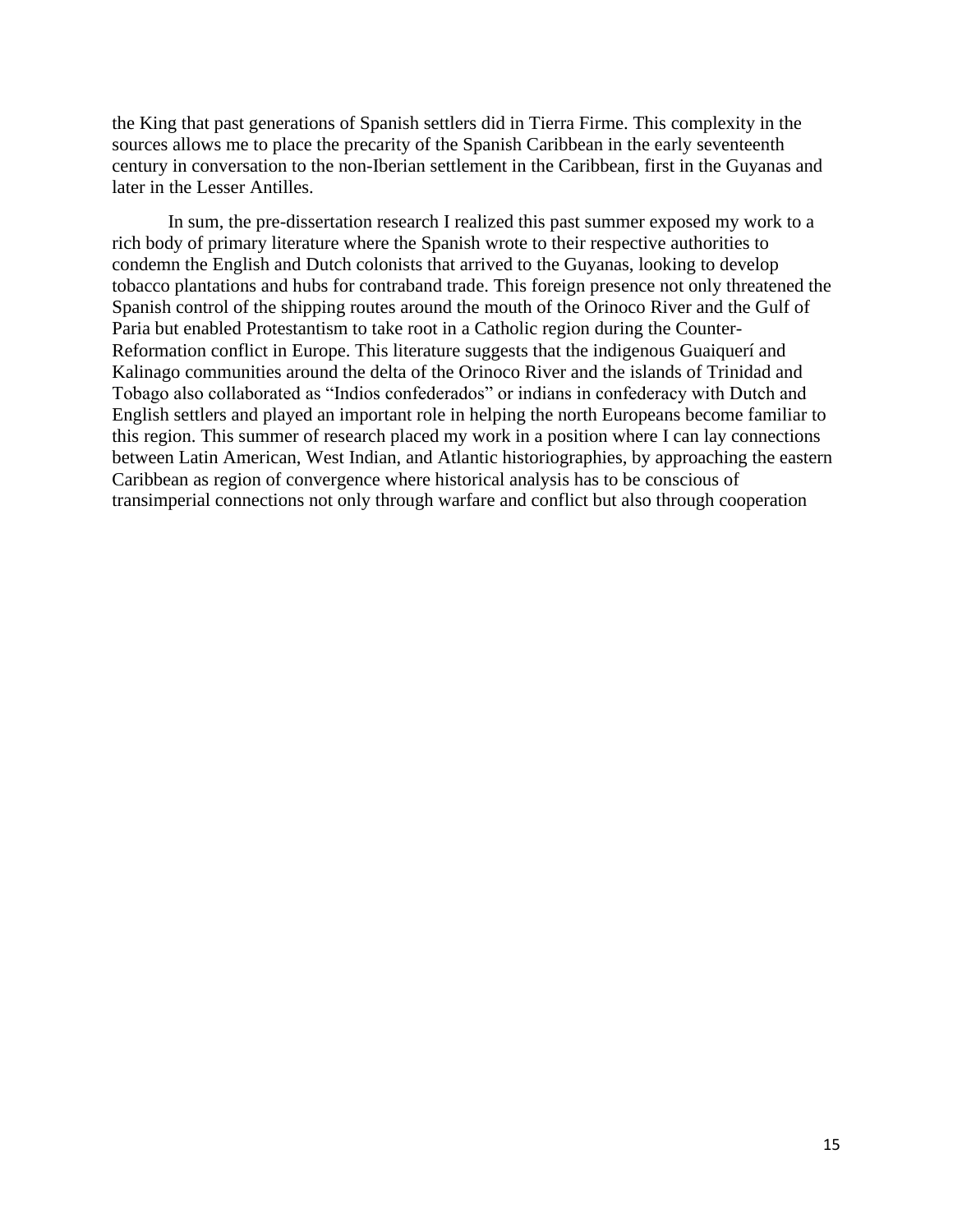#### **O'Donnell, Paula**

#### University of Texas at Austin

Defending *La Argentina*: Military Citizenship and Sovereignty in the Malvinas/Falklands War

On April 2, 1982, thousands of Argentine infantrymen invaded the rocky beaches of a South Atlantic archipelago populated by 1,820 British subjects. Thus erupted a conflict that had been brewing for 150 years, over sovereign rights to Las Islas Malvinas or the Falkland Islands. The British Empire had seized the territory from Argentina in 1833, claiming rights of first discovery. From that point forward, with growing tenacity in the postwar era, political and military leaders in Argentina protested this perceived usurpation of patrimonial lands. In 1982, massive crowds celebrated the invasion in Buenos Aires despite growing criticism of the governing military junta's atrocious human rights record and failed economic policies. It is true, as many observers argued, that calculations to elicit support from a disaffected population informed their decision to go to war. As sociologist Charles Tilly argues, war legitimizes state power and contributes to nation-building through a sense of communal sacrifice. Yet my dissertation seeks to highlight an overlooked dimension of the conflict: the military elite's worldviews regarding citizenship, honor, and sovereignty. The junta's gamble failed, as retaliatory British forces reclaimed the islands by mid-June. Still, the Argentine regime's legitimation of the war is instructive for understanding right-wing thought and variations of anticolonial politics during the Cold War.

The James R. Scobie award facilitated a pre-dissertation exploratory research trip to Buenos Aires to evaluate the feasibility of this project. While in Argentina, I visited the national Naval archive *Dirección de Estudios Históricos Navales* (DEHN) and the national Army archive *Servicio Histórico del Ejército*  (SHE). A 224-box collection at SHE and 184-box collection at DEHN include memorandum, correspondences, and interviews produced by high-ranking military professionals who planned and executed the initial invasion and subsequent conflict. These documents illuminate how military leaders articulated anticolonial justifications for the conflict and praised military service as an honorable act of masculinity that would reinvigorate an effete nation.

My goal was to familiarize myself with these collections' organization and content to prepare for a year-long research trip beginning in 2020. Archivists at both institutions helped me considerably in this regard. They emailed me inventories for the collections and let me take home a guide of Argentine military archives published by the Defense Ministry, titled *Guia de Archivos Historicos y Generales de las Fuerzas Armadas Argentinas: Experiencias del Programa de Modernización de Archivos del Ministerio de Defensa*. As neither archive allows researchers to scan or photograph documents in these collections, I experimented various strategies for note taking, using voice recordings and a proprietary code system.

During the trip, I consulted about 25 linear feet of documents. By strategically picking through these collections I discovered how to locate documents of relevance to my research. At SHE, a collection of records produced by the military junta titled "Informe Especial Ex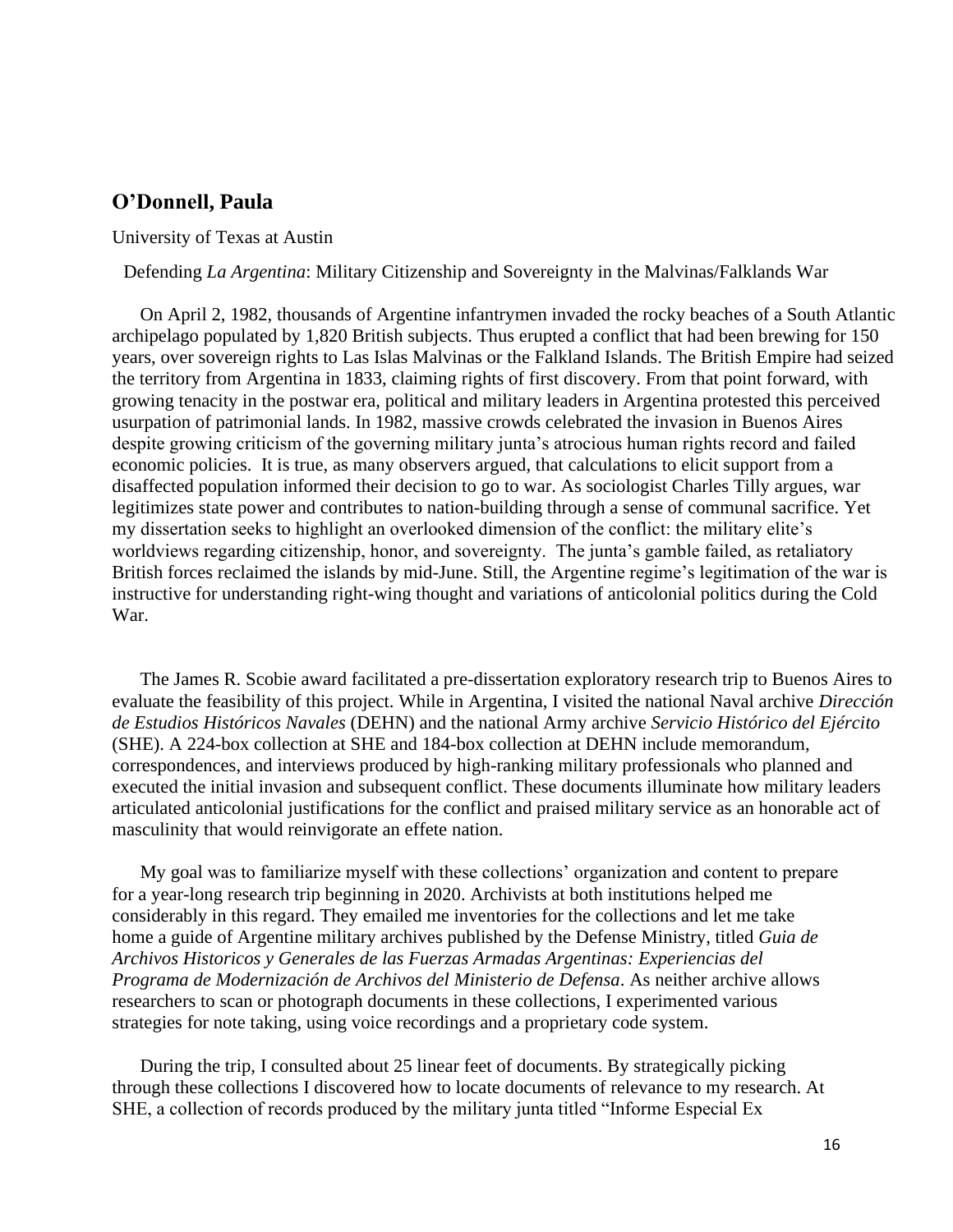Comandantes" and a section of letters from the public named "Adhesiones, Donaciones y Agradecimientos" provided insights into how the war was justified from above and below. The latter collection includes thousands of letters from reserved and retired soldiers. These individuals wrote to their junta president during the conflict, volunteering to enlist and die, if necessary, to protect the recovered territory. "Our Motherland is at War, our Flag is in danger, and… I offer my life for her," declared a Naval Police Officer in Rio Ceballos. "I must do something for my country that is my mother and my family," wrote a retired Naval officer in La Plata. Such pledges of personal sacrifice, enveloped in the language of honorable manhood and citizenship, illustrate the prevalence and intensity of nationalism in Argentina. I came across thousands of letters like these at the national Army archive, untapped by historians of the war. The perspectives they provide are critical to understanding how the junta's discourse was interpreted and reformulated by the military ranks at the time.

The DEHN collection lacked thematic sub-divisions, but by picking through various parts of the depository with the help of archivists, I located interviews with high-ranking naval officers, contingency plans for the invasion, intelligence evaluating how the war was to be portrayed in the Argentine media, and intelligence reports under-estimating the resolve and capacity of Great Britain's Prime Minister Margaret Thatcher. In memorandum distributed during the war, Galtieri's junta praised the armed forces as the nation's "most dear sons… protagonists with historical and spiritual transcendence," an excellent "sample of the Christian spirit of our people." They extolled soldiers' "unwavering spirit of combat, based on moral superiority." Such language provides rich insights to evaluate how the junta lionized all-male military service in official pronouncements and forums. As movements for gender equality and women's sexual liberation reverberated across the world, Argentina's right-wing junta sought to shore up patriarchal norms.

I am pleased with my progress this past summer, finetuning my dissertation during this research trip in Buenos Aires. The discourse evident in the documents I reviewed persuaded me to focus on the themes of moral masculinity, military citizenship, and anticolonialism. This clarity has facilitated my current work on proposals for long-term grants and fellowships. I am grateful to the Conference on Latin American History for this opportunity to explore archives in Argentina and ultimately ascertain the viability of this project.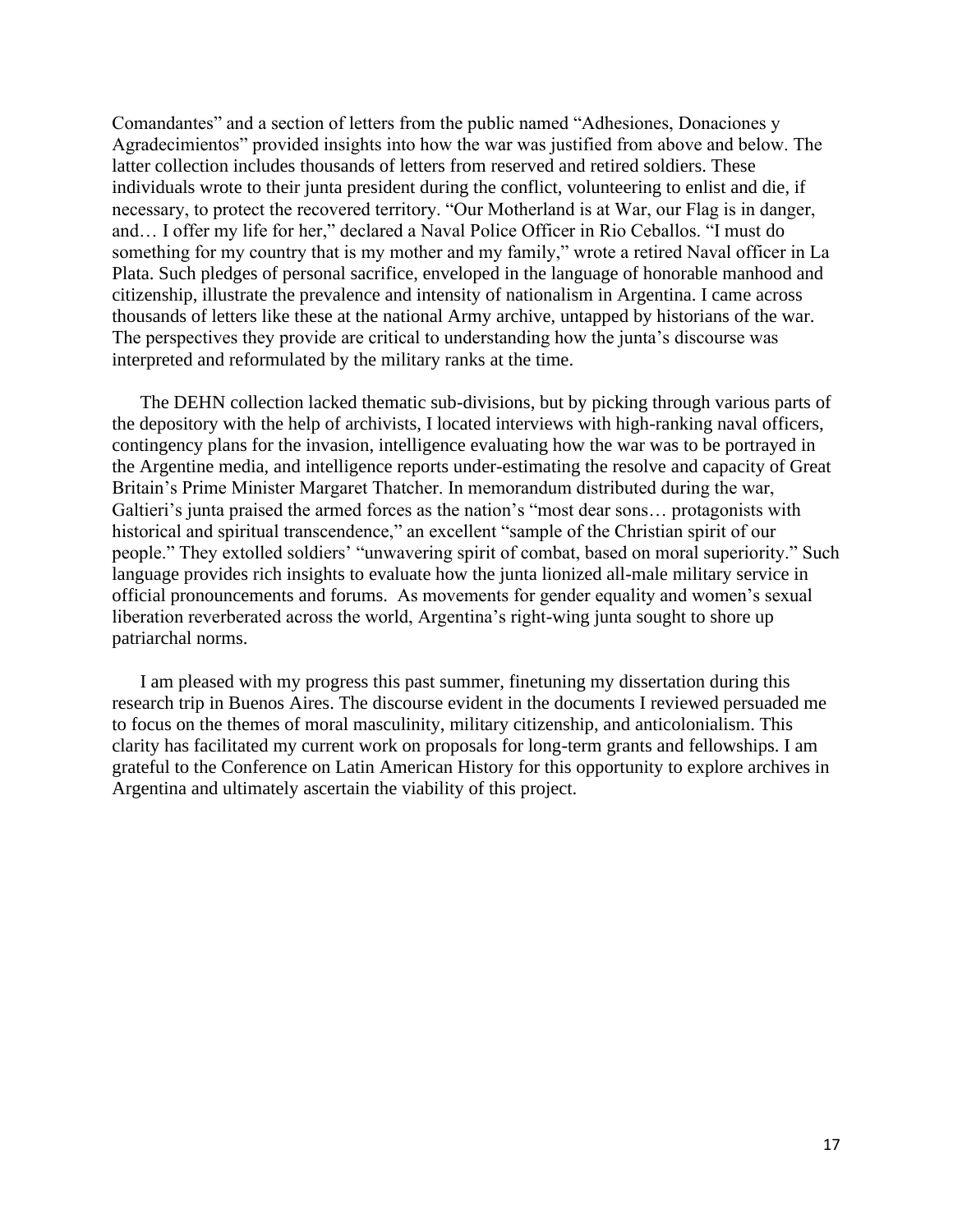#### **Oppenhuizen, Clayton**

#### Michigan State University

In the early spring of 2019, I applied the James R. Scobie Award to conduct preliminary dissertation research in Santiago, Chile. In my application I emphasized establishing networks to conduct oral history research and research that would be conducted in smaller archives that house collections of local and clandestine media from the 1970s and 1980s. I was fortunate in that I was able to meet these ambitions and conduct such research. Though the path there was quite circuitous.

Upon arrival in Santiago I received notification that two professors with whom I had outstanding meetings would be conducting research in Buenos Aires. Given this I headed immediately to the Archivo Nacional de Administración – in my first week. At ARNAD I researched the governments collections on social organizations throughout Chile. In particular, I focused on correspondence between members of FASIC, el Colegio de Periodistas, and the regime of Augusto Pinochet (1973-1990). From these sources I saw the informal means by which the regime sought to coerce activists, clergy, journalists, and reporters during the 1970 and 1980s. Of particular interest are the police reports from 1982-1986 in which journalists from popular opposition publications – *Hoy*, *Fortín Mapocho*, and *Analísis* – reported threatening phone calls, letters, notes, and even gun fire at their residences. Though these sources outline how auto-censorship is another form of traumatic state violence, I still need to access internal correspondence (if possible) at the Biblioteca Nacional de Congreso and Biblioteca Nacional de Chile.

From these documents I followed leads at el Centro de Documentación de FASIC (CEDOC FASIC), el Museo de la Memoria y los Derechos Humanos (MMDH), and el Colegio de Periodistas. The 2nd and 3rd weeks of my research were spent analyzing documents at FASIC. The collection on alternative press is incredibly extensive. Of particular interest were local bulletins from neighborhoods in Santiago, Valparaíso, and Concepción. Some sources were tied to the Catholic Church, while others were published by local organizations. For my dissertation research I will be following up research on organizations like ODEPO – Organización de Defensa de los Derechos Poblacionales – which held human rights campaigns that are far more expansive than the claims for a return to democracy that were found in the literature of transnational solidarity campaigns. Indeed it was in the FASIC archives that I arrived at two crucial conclusions for my dissertation research: first, in the case that I have no authors or institutional records for an organization I will be conducting textual analysis of the rhetoric of rights and how this confronts and/or conforms to human rights discourse as understood in the literature of Chilean history of human rights. Second, in addition to the local, national, and transnational distinctions within my project, I must also consider the institutional histories of organizations like FASIC, el Colegio de Periodistas, and local organizations like ODEPO. Though reporters, journalists, and activists are important actors, the systems and organizations which they have existed within are equally important.

My fourth week was spent at MMDH wherein the archivist Rodolfo Ibarra, who I met in the summer of 2018, was of great aid. I spent the majority of my days watching testimonies of journalists and activists in the 1980s including Domingo Juan Politi Donati, Marcela Briones, and Liliana Covarrubias and then researching their files at the museum. These are but three of nearly 20 testimonies of journalists in which the testifiers discuss the clandestine networks of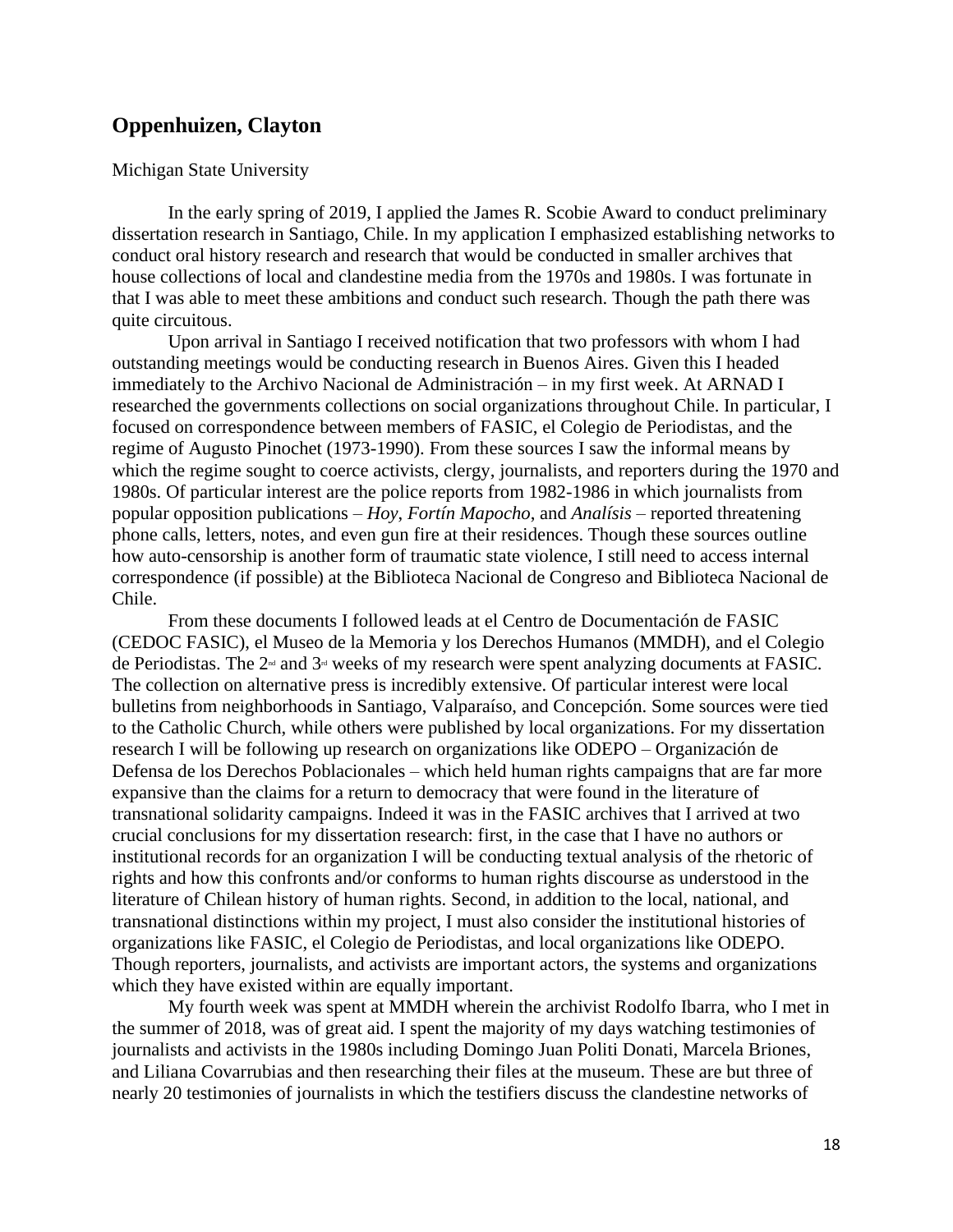media dissemination and production that emerged at the onset of the military dictatorship. These networks existed until the late 1970s once official opposition media emerged. These testimonies were influential as they show an alternative to the official narrative.

These testimonies influenced my line of questioning when I met with the photojournalist Juan Carlos Caceres and Oriana Zorilla. Juan Carlos photographed some of the most iconic moments of the national protest in the 1980s and was willing to meet with me to discuss the role and importance of photojournalist to human rights and media. He graciously put me in contact with other photojournalists and has offered his personal archive of photos for my project. Through Juan Carlos I met Oriana Zorilla. Mrs. Zorilla works within the Colegio de Periodistas in Chile. She has been part of the Colegio since the 1980s. In my more than 3-hour meeting with Mrs. Zorilla I discovered that the entire system of journalist accreditation was changed during the military regime and thus affiliation with the Colegio was drastically reduced. She also offered the entire 3<sup>rd</sup> floor archive at the Colegio de Periodistas for me to research. Regrettably I did not meet with her until my final 3 days in Santiago. I will be returning to these archives once I receive dissertation funding.

The James R. Scobie Award has allowed me to conduct crucial archival research and coordinate key meetings to establish oral histories for my dissertation project. Furthermore, this research trip informed the scope and focus of my dissertation project. I now know I will be using textual analysis, institutional analysis, and social history as core methods for my project. I will be looking at the inverse relationship of broader rights discourse at local levels and the narrow focus on democratization in transnational press. Finally, the conclusions from this research are informing my applications for the Fulbright IIE and Fulbright Hays fellowships this fall and spring semester. Overall this has been the most fruitful research trip I have ever had the pleasure to undertake. I would like to thank CLAH once again for this opportunity.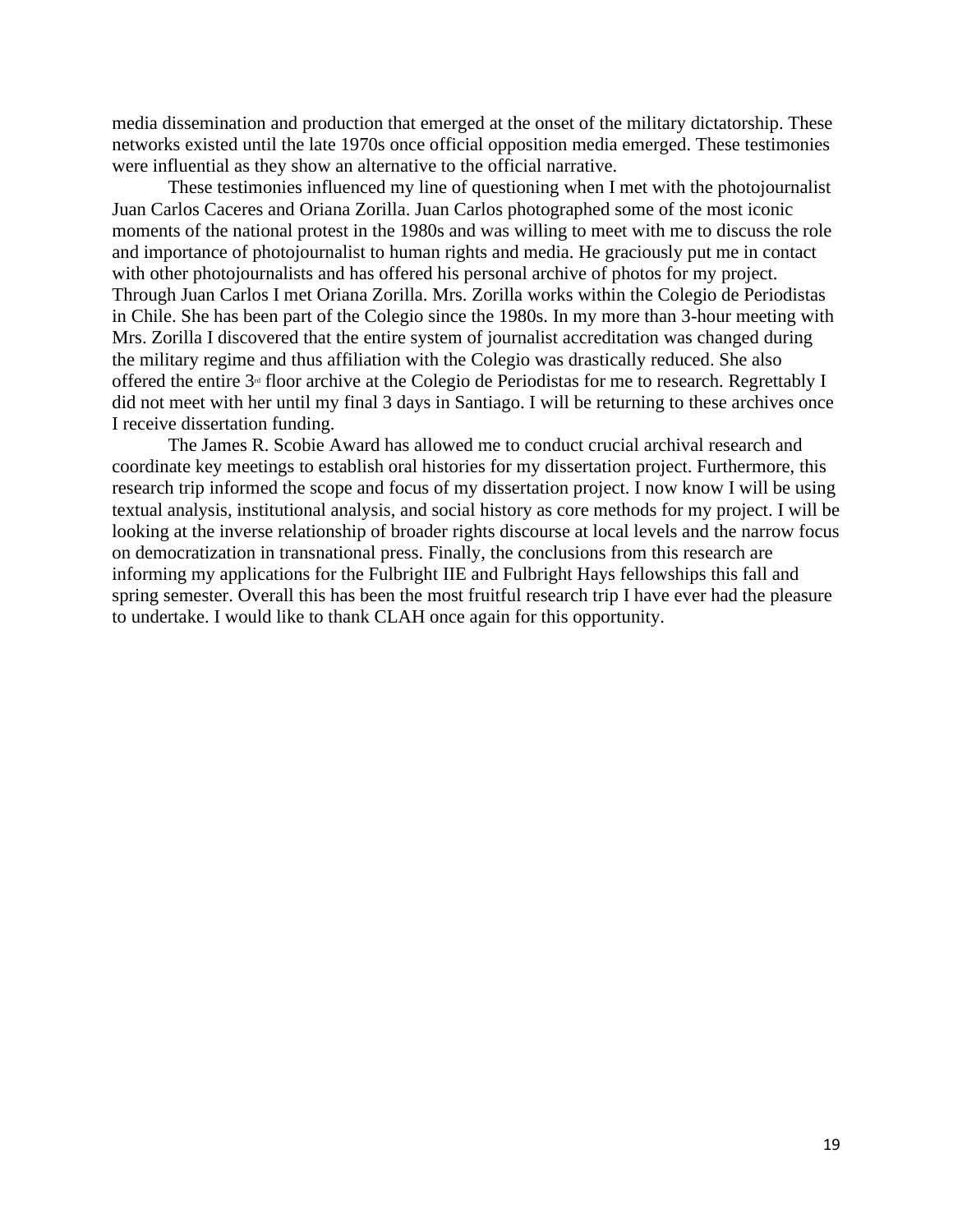# **VI. IN APPRECIATION: CLAH ENDOWMENT AND FUND CONTRIBUTORS**

# **CLAH PRIZES AND AWARDS**

| <b>Melville:</b>    |
|---------------------|
| Rubenstein, Anne    |
| Dean:               |
| McCann, Bryan       |
| Scobie:             |
| Restall, Matthew    |
| Tibesar:            |
| Lewis, Stephen      |
| <b>CLAH Prizes:</b> |

*Frazier, Lessie*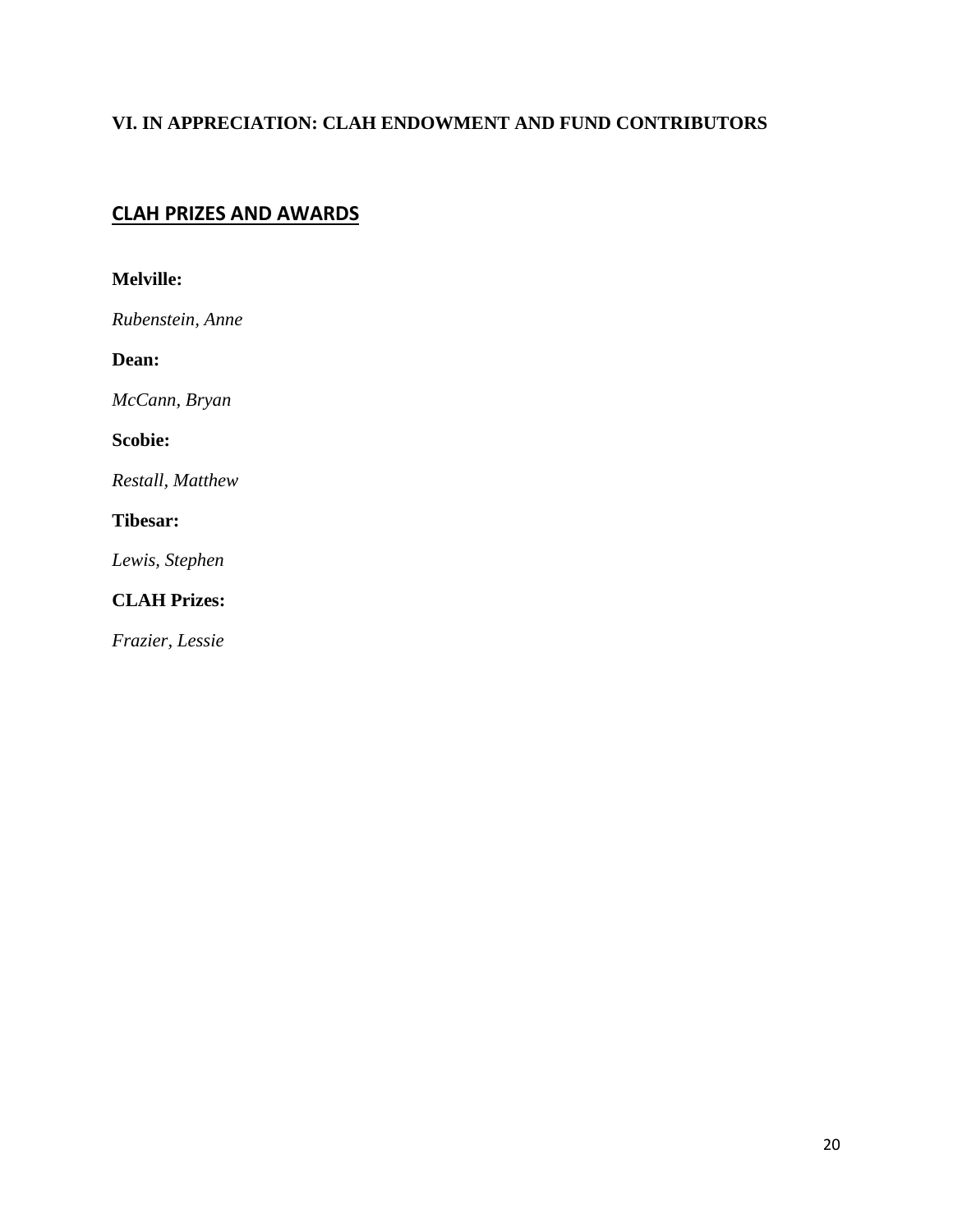# **VII. LIST OF LIFETIME MEMBERS (NEW MEMBERS IN BOLD)**

| Alden, Dauril       | Cooney, Jerry            | Knight, Franklin       |
|---------------------|--------------------------|------------------------|
| Aleman, Gladys      | Couturier, Edith         | Komisaruk, Catherine   |
| Anderson, Rodney    | Cowan, Benjamin          | Langer, Erick          |
| Andrews, Reid       | Craib, Raymond           | Lavrin, Asunción       |
| Appelbaum, Nancy    | Cummins, Victoria        | Lee, Monica Kittiya    |
| Arrom, Silvia       | Davies Jr., Thomas       | Lesser, Jeff           |
| Beezley, William    | Davila, Jerry            | Lewin, Linda           |
| Bell, Stephen       | De La Pedraja, René      | Lombardi, John         |
| BigelowAllison      | De La Teja, Jesús F.     | Lopez, Rick            |
| Borges, Dain        | De La Torre Curiel, Jose | Love, Joseph           |
| Borucki, Alex       | Delson, Roberta          | Lutz Christopher       |
| Boyer, Christopher  | Duenas, Alcira           | Maclachlan, Colin      |
| Buchenau, Jurgen    | Eakin, Marshall          | Mallon, Florencia      |
| Bunker, Steven B.   | Eller, Anne              | Matthew, Laura         |
| Burkholder, Mark    | Flemion, Phillip         | McEnroe, Sean          |
| Cagle, Hugh         | Friedman, Max Paul       | Milton, Cynthia        |
| Carey, Elaine       | Ganster, Paul            | Moulton, Aaron         |
| Castilho, Celso     | Garrett, David           | Myers, Alfred          |
| Castro, Donald      | Gonzales, Michael        | Navarro, José Manuel   |
| Cline, Sarah        | Gram, Bill               | O'Hara, Matthew D.     |
| Coatsworth, John    | Graubart, Karen          | O'Toole, Rachel Sarah  |
| Coerver, Don        | Greever, Janet           | Olcott, Jocelyn        |
| Cohen, Theodore     | Horna, Hernan            | Owens, Sarah           |
| Connell, William F. | Jaksic, Ivan             | Pieper Mooney, Jadwiga |
| Conniff, Michael    | Johnson, Harold          | Poole, Stafford        |
| Cook, Karoline      | Kiddle, Amelia           | Porter, Susie          |